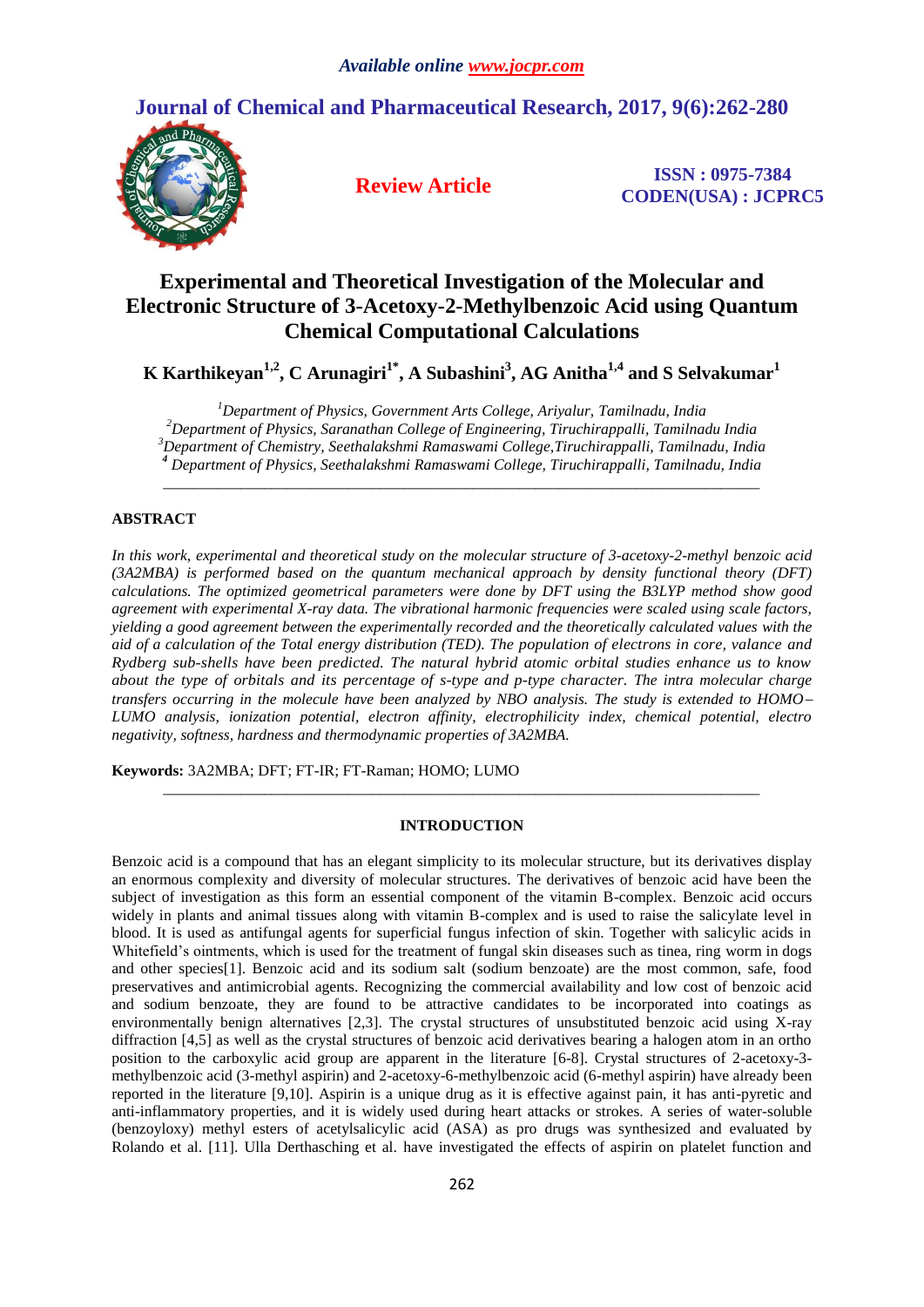coagulation in human endotoxemia [12]. Investigations on the structure and fundamental vibrations of benzoic acid and its derivatives are still being carried out, increasingly. Vibrational spectra of benzoic acid and substituted benzoic acids have been studied by various workers [13-18]. Amalanathan et al. studied the infrared absorption spectra of 3,5-dinitrobenzoic acid have been recorded in the solid phase [19]. The stokes and anti stokes laser Raman spectra of 2,3,5-triiodobenzoic acid have been studied [15]. The molecule 3-acetoxy-2 methylbenzoic acid is a light yellow crystalline solid; it is used as an intermediate in the preparation of smallsized HIV protease inhibitors [20]. For this reason, we are interested in this class of compounds as potential agents in other diseases. The theoretical calculation of the title molecule is described herein. Previously we have reported crystal structure of 3-acetoxy-2-methylbenzoic acid [21]. Literature survey reveals that to the best of our knowledge no vibrational spectroscopic analysis of 3-acetoxy-2- methyl benzoic acid by the quantum mechanical DFT method have been reported so far. Therefore, the present investigation was undertaken to study the vibrational spectra of this molecule completely and to identify the various normal modes with greater wavenumber accuracy. The theoretical Density Functional Theory (DFT) studies give information regarding the structural parameters, the functional groups, orbital interactions and vibrational frequencies. DFT have evolved to be a powerful and reliable tool for the determination of various molecular properties. B3LYP functional have provided an excellent compromise between accuracy and computational efficiency of vibrational spectra for large and medium size molecule [22-25]. For this reason, by employing the DFT (B3LYP) method, we have calculated the geometric parameters and vibrational spectra of 3-acetoxy-2-methylbenzoic acid in the ground state and compared with the experimental vibrational frequencies. Vibrational assignments were carried out on the basis of total energy distributions (TED) and experimental data. In addition, the ionization potential, electron affinity, electrophilicity index, chemical potential, electronegativity, softness, hardness, HOMO – LUMO energy, natural population analysis, natural orbital analysis and thermodynamic properties calculations were carried out calculations were carried out using B3LYP with 6-31+G(d,p) and 6-311++G(d,p) method. These calculations were expected to provide new insight in to the vibrational spectra and molecular parameters.

\_\_\_\_\_\_\_\_\_\_\_\_\_\_\_\_\_\_\_\_\_\_\_\_\_\_\_\_\_\_\_\_\_\_\_\_\_\_\_\_\_\_\_\_\_\_\_\_\_\_\_\_\_\_\_\_\_\_\_\_\_\_\_\_\_\_\_\_\_\_\_\_\_\_\_\_\_\_\_\_\_\_\_\_\_\_\_\_\_\_

## **EXPERIMENTAL SECTION**

The FT-IR spectrum of the title molecule was recorded in the region 4000-400 cm<sup>-1</sup> on a BRUKER IFS 66V spectrophotometer using the KBr pellet technique. The spectrum was recorded at room temperature, with a scanning speed of 10 cm<sup>-1</sup> per minute and at the spectral resolution of 2.0 cm<sup>-1</sup>. The FT-Raman spectrum of this molecule was also recorded in the region 3500-50 cm<sup>-1</sup> with BRUKER RFS 27 Raman module equipped with Nd:YAG laser source operating at 1064 nm line width 100 mW power. The spectrum was recorded with scanning speed of 50 cm<sup>-1</sup> min<sup>-1</sup> of spectral width 4 cm<sup>-1</sup>. The reported wave numbers are believed to be accurate within  $\pm 1$  cm<sup>-1</sup>.

# **Computational Methods**

Quantum chemical density functional theory calculations were carried out with the 2009 version of the Gaussian program package [26] using B3LYP functions [27,28] combined with the standard 6-31+G(d,p) and 6-  $311++G(d,p)$  basis sets (referred to as small and large basis sets, respectively). The Cartesian representation of the theoretical force constants has been computed at the optimized geometry by assuming  $C_s$  point group symmetry. The optimized geometrical parameters, fundamental vibrational frequencies, IR intensity, Raman activity, reduced mass, force constant and thermodynamic parameters were calculated. From the intensity theory of Raman scattering [29] the relative Raman intensities (*Ii*) and Raman activities (Si) were calculated:

$$
I_i = \frac{f(v_0 - v_i)^4 S_i}{v_i \left(1 - \exp\left(-\frac{hc v_i}{kT}\right)\right)}
$$
 ... (1)

Where,  $v_0$  is the exciting wavenumber;  $v_i$  the vibrational wavenumber of the normal mode; *h, c* and *k* are the universal constants, and *f* is the suitably chosen common normalization factor for all the peak intensities. Scaling of the force field was performed according to the SQM procedure [30,31] using selective scaling in the natural internal coordinate representation [32]. Transformation of the force field and the subsequent normal coordinate analysis (NCA) including the least squares refinement of the scaling factors, calculation of total energy distribution (TED) were done on a PC with the MOLVIB program (version 7.0-G77) written by Sundius [33-35].

#### **RESULTS AND DISCUSSION**

#### **Geometrical Parameters**

The molecular structure of title molecule belongs to  $C_s$  point group symmetry. The optimized molecular structure of title molecule is obtained from Gaussian 09W as shown in Figure 1. The most optimized structural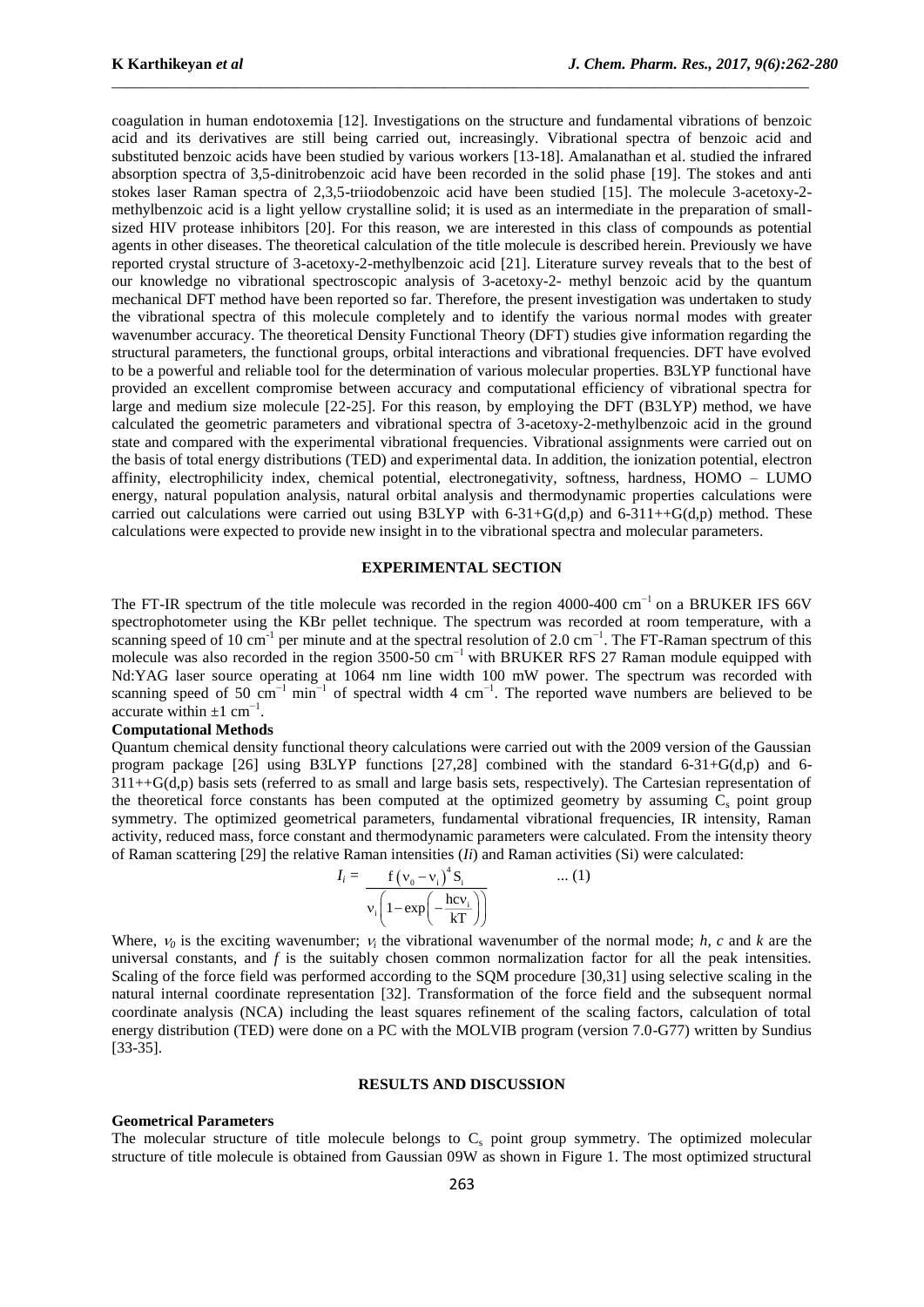parameters of 3-acetoxy-2-methylbenzoic acid are calculated by B3LYP level with 6-31+G(d,p) and 6-  $311++G(d,p)$  basis sets and presented in Table 1. The results are compared with the experimental X-ray diffraction data [21]. From the single crystal XRD data, the title molecule has the cell dimensions are  $a = 7.754$ Å; b = 11.346 Å; c = 21.187 Å;  $\alpha = \gamma = 90^{\circ}$ ;  $\beta = 95^{\circ}$  have been already reported [21]. The values of all the bond lengths and bond angles have small deviations with the experimental (XRD) and theoretical results (which are calculated by B3LYP/6-31+G(d,p) and 6-311++G(d,p) basis sets). This is due to the theoretical calculations are performed (for an isolated molecule) in gaseous phase whereas the experimental results are obtained from solid state. From the crystal data of title molecule, the C11-H12, C11-H13, C11-H14, C18-H19, C18-H20, C18-H21, C4-H22, C5-H23 and C6-H24 bond lengths are shorter than those of the calculated B3LYP values and this is caused by the inter molecular hydrogen bonding in crystalline state. The calculated and experimental C-O group bond distances are almost equal in C7-O8, C7-O9, C3-O15, C16-O15 and O17-C16. Electron donating groups are generally ortho/para directors which electron withdrawing groups are meta directors with the exception of halogens ( $X = CL$ , F, I, Br). When a functional –COOH group bonded to a benzene ring, the bond angle around C1 atom (C6-C1-C2) is 120.8° which confirms the tetrahedral arrangement of C1 atom. With the electron donating substituents (–CH<sub>3</sub> group) on the benzene ring and the bond angle smaller than  $120^{\circ}$  (C1-C2-C3) at the point of substitution bond angle larger than  $120^{\circ}$  at the meta position where  $-OCOCH_3$  is attached (C4-C3-C2 = 128.8°). Due to the electron withdrawing nature of the substituents, it is observed that in title molecule the bond angle at the point of substitution C2-C3-O15 is equal values 119.30° and 119.84° in B3LYP while the bond angle is 118.6° by experiment, as shown in Table 1. The calculated bond angles using both basis sets for C2-C3- C4, C3-C4-C5, C4-C5-C6, C4-C5-H15, C6-C5-H15, C5-C6-C7, C5-C6-H16 and C7-C6-H16 are in good agreement with the experimental ones and the small variation in remaining bond angles depends on the electro negativity of the central atom, the presence of lone pair of electrons and the conjugation of the double bonds.

\_\_\_\_\_\_\_\_\_\_\_\_\_\_\_\_\_\_\_\_\_\_\_\_\_\_\_\_\_\_\_\_\_\_\_\_\_\_\_\_\_\_\_\_\_\_\_\_\_\_\_\_\_\_\_\_\_\_\_\_\_\_\_\_\_\_\_\_\_\_\_\_\_\_\_\_\_\_\_\_\_\_\_\_\_\_\_\_\_\_



**Figure 1: Molecular structure and atomic labelling of 3A2MBA**

#### **Vibrational Spectra**

In our present study, we have performed a frequency calculation analysis to obtain the spectroscopic signature of 3-acetoxy-2-methylbenzoic acid (3A2MBA). The molecule 3A2MBA has an orthorhombic structure of Pbca space group and Cs point group symmetry. The vibrational spectral analysis of the molecule 3A2MBA is done based on normal coordinate analysis followed by scaled quantum mechanical force field calculations. The 3A2MBA molecule consists of 24 atoms therefore they have 66 vibrational normal modes. Out of 66 modes of fundamental vibrations 45 modes should be in-plane symmetric (A') and 21 modes out-of-plane symmetric (A'') with respect to the reflection on the symmetry plane. All the frequencies are assigned in terms of fundamental, overtone and combination bands. The recorded (FT-IR and FT-Raman) and calculated vibrational wavenumbers along with their relative intensities and probable assignments with TED of 3A2MBA molecule are given in Table 2. The theoretical spectra were obtained from the B3LYP/6-31+G (d,p) and 6-311++G(d,p) method using Lorentzian band shape with band width on half-height 10 cm<sup>-1</sup>. This reveals good correspondence between theory and experiment in main spectral features. The experimental spectra are shown in Figures 2 and 3, respectively. The computed vibrational wavenumbers and the atomic displacements corresponding to the different normal modes are used for identifying the vibrational modes unambiguously. In order to simulate H bonding through COOH group we also calculated the vibrational wavenumbers of 3A2MBA molecule. The calculated wavenumbers are usually higher than the corresponding experimental quantities, due to the combination of electron correlation effects and basis sets deficiencies. After applying, the different scaling factors, the theoretical wavenumbers are in good agreement with experimental wavenumbers [26].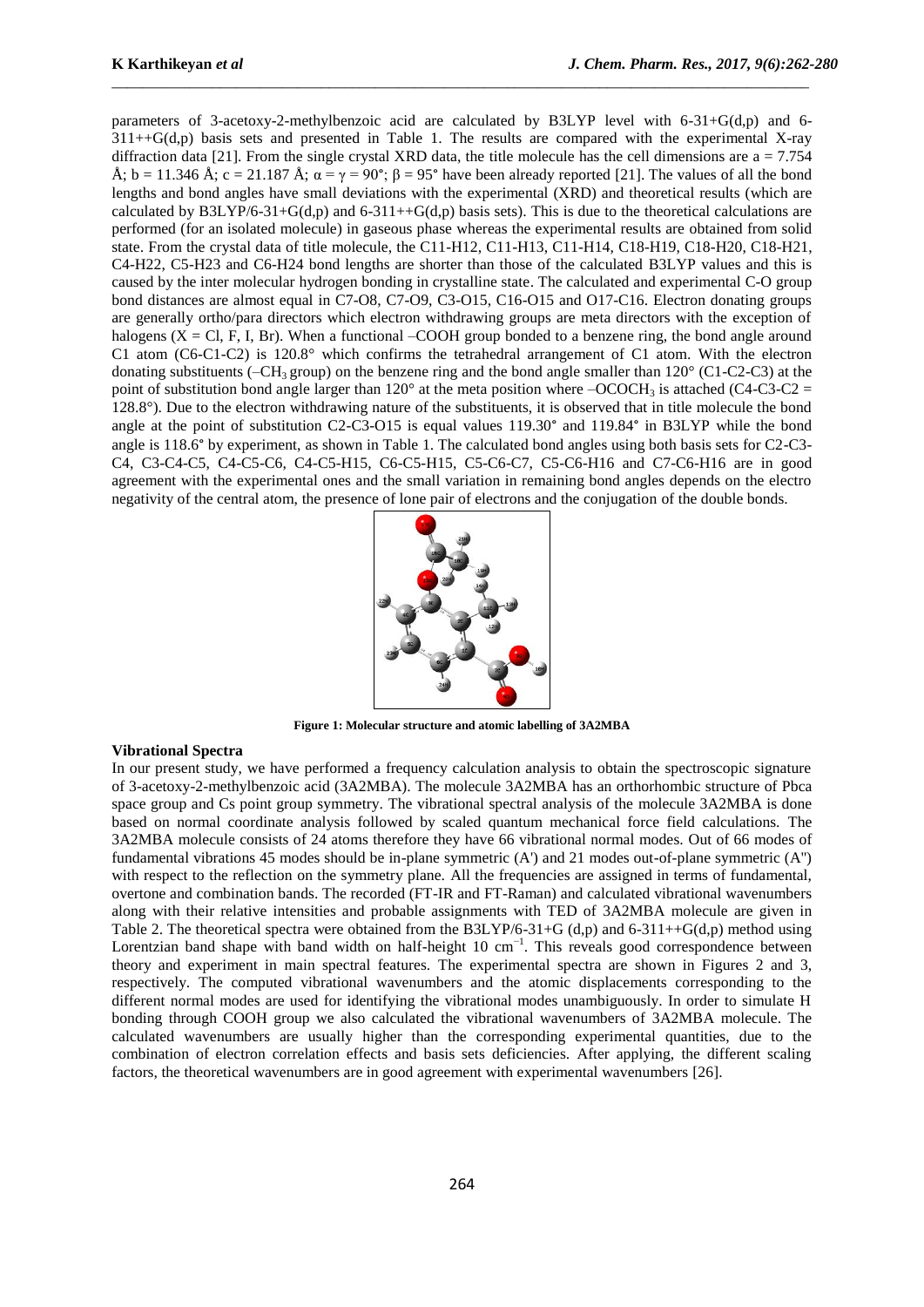

**Figure 2: FT-IR spectrum of 3A2MBA**



**Figure 3: FT-Raman spectrum of 3A2MBA**

## **Carboxylic Acid (–COOH) Group Vibrations**

The vibrational analysis of carboxylic acid (–COOH) group is made on the basis of carbonyl group and hydroxyl group vibrations. The carboxylic group is substituted at the first position in benzene ring of the 3A2MBA molecule. The vibrational analysis of –COOH group is significant because of the activity of the title molecule which is mainly due to either the presence of this moiety or a group that is easily converted to it within the plant tissues [36] and which is made on the basis of carbonyl group and the hydroxyl group. The vibrational bands of the –COOH groups of 3A2MBA contain the C–O, C=O and O–H vibrational modes. C=O stretching band appears strongly in the region 1870–1540 cm<sup>-1</sup> in which the position of C=O stretching band depends on the physical state, electronic and mass effects of neighboring substituents, conjugations, intra molecular and intermolecular hydrogen bonding [37-44]. The O–H group stretching vibrations are likely to be most sensitive to the environment, so they show pronounced shifts in the spectra of the hydrogen bonded species. A free hydroxyl group or a non-hydrogen bonded hydroxyl group absorbs in the range 3700–3500 cm<sup>-1</sup>, whereas the existence of intermolecular hydrogen bond formation can lower the O–H stretching frequency to the 3550–3200 cm<sup>-1</sup> region with increase in intensity and breath  $[39-42]$ . In the present investigation, the stretching vibration of O-H group is assigned as a very weak band observed at 3317 cm−1 in the recorded FT-IR spectrum. The O–H stretching modes are found as 3329 and 3322 cm<sup>-1</sup> by B3LYP calculation levels, as given in Table 2. The theoretically computed scaled frequency for  $O-H$  vibration by B3LYP/6-311++G(d,p) method shows excellent agreement with recorded spectrum as well as the literature data and also find support from TED values of 100%. The lower stretching frequency observed in 3A2MBA compared with the free O–H group stretching signifies that there is a possibility of intermolecular hydrogen bonding in 3A2MBA, between the hydroxyl group and carbonyl group of molecule. The O-H in-plane bending vibrations occur in the general region of 1420-1330 cm<sup>-1</sup> and are not much affected due to hydrogen bonding unlike the stretching and out-of-plane bending frequencies. The in-plane banding mode of hydroxyl group was recorded at 1375 cm<sup>-1</sup> in FT-Raman spectrum and computed at 1384 and 1381 cm−1 with 53% value of TED contribution for title molecule. They show good agreement with the theoretically computed B3LYP/6-311++G (d,p) method. The O-H out-of-plane bending vibrations appear in the region 320–290 cm<sup>-1</sup> for free O–H and in the region 710–570 cm<sup>-1</sup> for associated benzoic acids [43]. The carboxylic acids show out-of-plane bending band of O–H vibration occurred at 704cm<sup>-1</sup> in FT-Raman spectrum of 3A2MBA. The TED calculations show that the hydroxyl stretching vibrational mode is very pure. But the inplane bending vibration of the hydroxyl group is overlapped with the other vibrations. The band due to the free hydroxyl group is sharp and its intensity increases. The C=O stretching mode is the strongest bands in the infrared and appears with diminished intensity weak bands in the Raman spectra (less polarizability resulting due to highly dipolar carbonyl bond) around 1800–1650 cm−1 in aromatic compounds is the most salient feature of the presence of carbonyl group and are due to the C=O stretching motions [43,44]. The wavenumber of the C=O stretch due to carbonyl group mainly depends on the bond strength, which in turn depends upon inductive,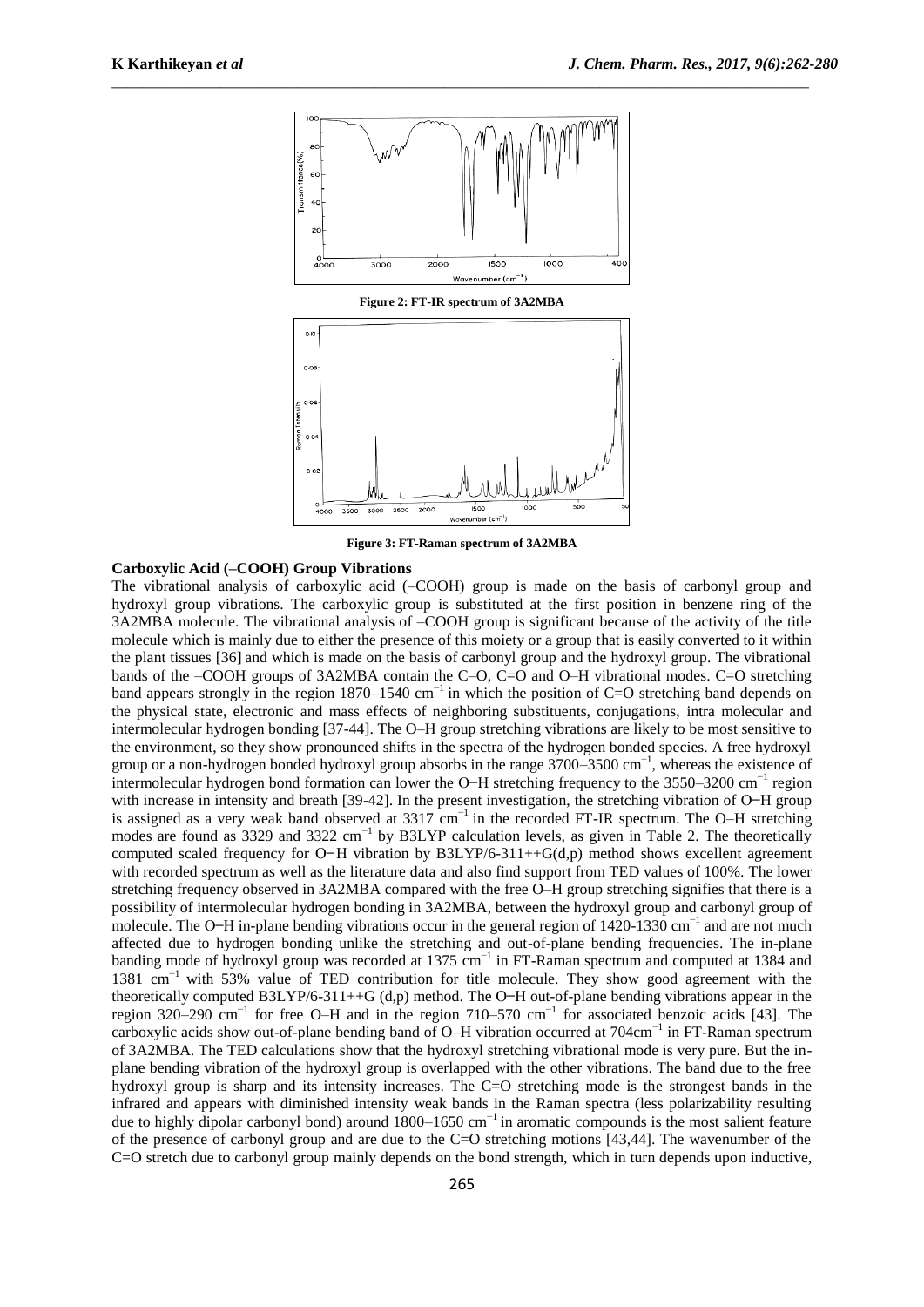conjugative, steric effects and the lone pair of electrons on oxygen. Hence the weak FT-Raman band observed at 1769 cm−1 is assigned to the C=O stretching band of 3A2MBA molecule. As indicated by TED, this mode involves exact contribution of 89% suggesting that it is a pure stretching mode. The similar vibrations are calculated at 1781 and 1778 cm<sup>-1</sup> by DFT-B3LYP/6-31+G (d,p) and 6-311++G (d,p) method. However, the computed scaled values observed at 1776 and 1773 cm<sup>-1</sup> of C=O stretching vibrations shows better agreement with the experimental data. However, it is known that  $C=O$  stretching and  $O-H$  bending modes are not independent vibrational modes because they coupled with the vibrations of adjacent groups. The C–O stretching band is occurs at 1450-1150 cm<sup>-1</sup> regions depending on whether monomer or other hydrogen bonded species are present. Generally the C–O stretching mode appears at lower frequency than the C–OH bending mode. However, these bands overlap with other bands that are due to aromatic or aliphatic chain vibrations. Based on the above information, the FT-Raman band observed at 1262 cm−1 has been assigned to C–O stretching vibration for 3A2MBA. In addition carboxylic acids also show C=O and C–O in-plane and out-of-plane bending vibrations are also listed in Table 2.

\_\_\_\_\_\_\_\_\_\_\_\_\_\_\_\_\_\_\_\_\_\_\_\_\_\_\_\_\_\_\_\_\_\_\_\_\_\_\_\_\_\_\_\_\_\_\_\_\_\_\_\_\_\_\_\_\_\_\_\_\_\_\_\_\_\_\_\_\_\_\_\_\_\_\_\_\_\_\_\_\_\_\_\_\_\_\_\_\_\_

# **C–H Vibrations**

In general, the aromatic structure shows presence of C-H stretching vibration in the band region 3100–3000  $\text{cm}^{-1}$  [45]. Bayari et al. have reported C–H stretching frequencies in the range of 3125–3000  $\text{cm}^{-1}$  [46]. In the present investigation, three weak bands observed in FT-Raman spectrum at 3125, 3100 and 3075 cm<sup>-1</sup> are assigned to C4–H22, C5–H23 and C6–H24 stretching vibrations. The theoretically calculated wave numbers agree closely with the experimental spectral values as seen in Table 2. These assignments are well supported by calculated TED values. All bands have weak intensities and were obtained in the expected region. As expected, these three modes are pure stretching modes as it is evident from TED column. The C–H in-plane bending vibrations are assigned in the region  $1300-1000$  cm<sup>-1</sup> [35]. For this compound, the C–H in-plane bending vibrations were observed at 1070, 1023 and 1011 cm<sup>-1</sup> as strong and medium strong in FT-IR spectrum. The theoretically scaled vibrations by  $B3LYP/6-31+G(d,p)$  and  $6-311++G(d,p)$  levels also shows good agreement with the experimentally recorded data. The C-H out-of-plane bending vibration appears within the region 1000- 700 cm<sup>-1</sup> [35]. The weak vibrations were identified at 776, 764 in FT-IR and 781 cm<sup>-1</sup> in FT-Raman, and they are assigned to C-H out-of-plane bending vibrations for title molecule. These modes were computed at 803, 777, 730 cm<sup>-1</sup> (unscaled)/ 766, 735, 713 cm<sup>-1</sup> (scaled) and 801, 732, 778 cm<sup>-1</sup> (unscaled) /764, 736, 711 cm<sup>-1</sup> (scaled) by the B3LYP with 6-31+G (d,p) and 6-311++G (d,p) method. The C-H out-of-plane bending vibrations are also lie within the characteristic region and after scaling procedure, the theoretically scaled C-H vibrations are found to be in good agreement with the experimental values and literature [47]. The change in the frequencies of these deformations from the values in 3A2MBA is determined mainly by the relative position of the substituent and is almost independent of their nature.

#### **C–C Vibrations**

Vibrations of phenyl ring have been comprehensively studied according to Wilson's numbering convention [48]. The phenyl ring vibrational modes of title molecule have been analyzed based on the vibrational spectra of previously published vibrations of the benzene molecule is helpful in the identification of the phenyl ring modes [49-52]. The C–C ring stretching vibrations are very prominent, as the double bond is in conjugation with the ring, in the vibrational spectra of benzene and its derivatives [48]. The C–C stretching vibrations of the phenyl group are expected in the range  $1650-1200 \text{ cm}^{-1}$  [48]. In general, the five bands of variable intensity observed at 1625–1590, 1590-1575, 1540–1470, 1465–1430 and 1380–1280 cm–1 have been already reported by Varsanyi [44]. In the present work, the FT-IR and FT-Raman spectra bands of variable intensity observed at 1623(w), 1588(w), 1482(s), 1129(s) cm−1 and 1638(mw), 1602(ms), 1576(mw), 1087(s), 807(w) cm−1 have been assigned to C–C stretching vibrations in 3A2MBA. The theoretically computed (scaled) values at 1645, 1627, 1608, 1592, 1581, 1487, 1134, 1092 and 771 cm−1 by the B3LYP/6-311++G (d,p) method show an excellent agreement with experimental values. The C–C–C in-plane and out-of-plane bending vibrations are also calculated and the correlation between the experimental and theoretical values are observed as shown in Table 2. In lower frequency region C–C stretching and bending vibrations modes mixed with other vibrational modes and with small amount contributions were assigned based on TED results. From TED results, the most of these modes were assigned as pure vibrations. All the bands lie in the expected range to literature values. These observed frequencies show that, the substitutions in the ring to some extend affect the ring modes of vibrations. The comparison of the theoretically computed values were very good in agreement by  $B3LYP/6-311++G$  (d,p) method.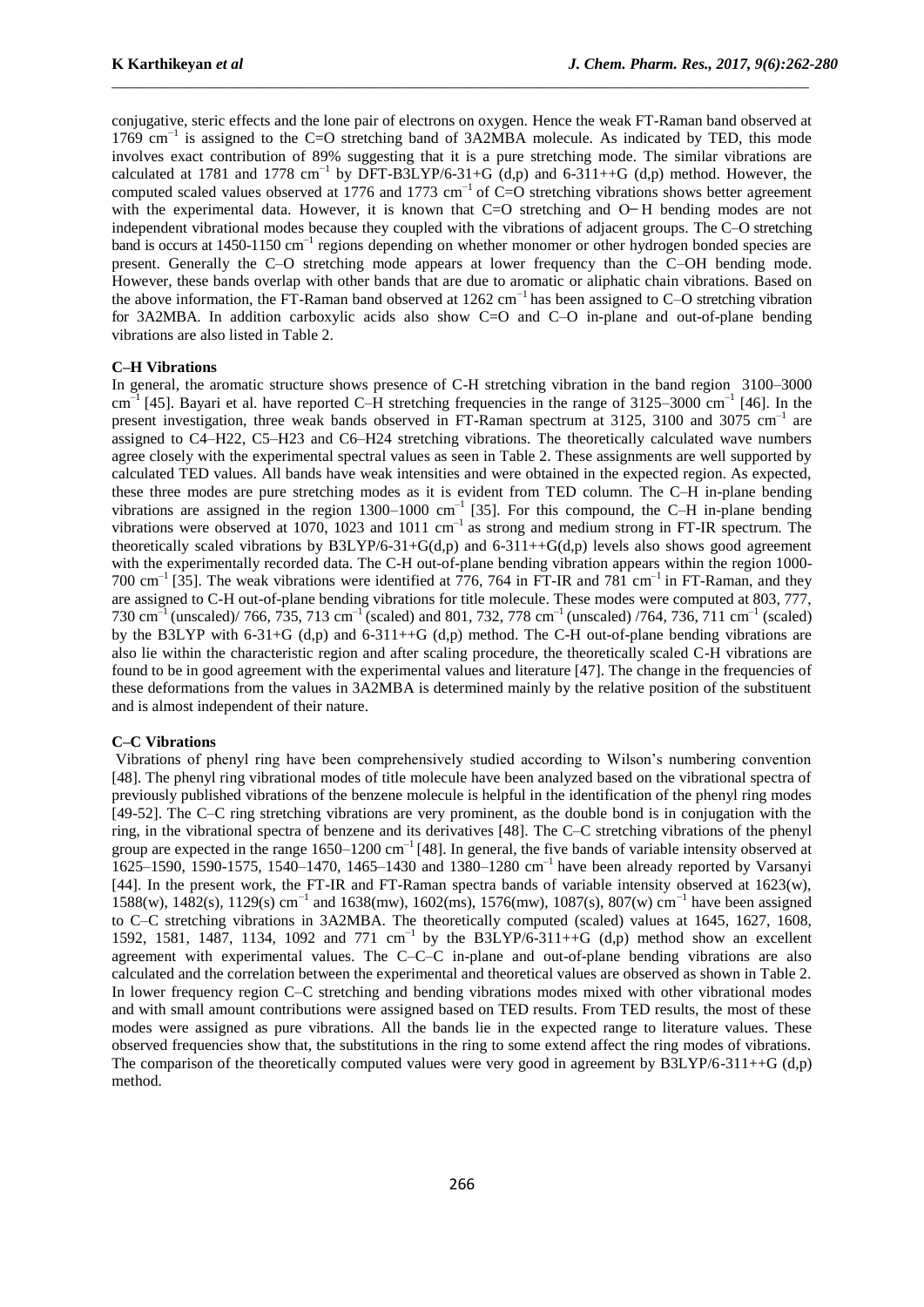|                                   |                    | Value $(\AA)$     |                 |                                                  |                    | Value $(°)$       |                 |                                                                  |                          | Value $(°)$       |                 |
|-----------------------------------|--------------------|-------------------|-----------------|--------------------------------------------------|--------------------|-------------------|-----------------|------------------------------------------------------------------|--------------------------|-------------------|-----------------|
| Bond lengths $(\AA)$              |                    |                   | <b>B3LYP</b>    | Bond angles (o)                                  |                    |                   | <b>B3LYP</b>    | Dihedral angles (o)                                              |                          |                   | <b>B3LYP</b>    |
|                                   | <sup>a</sup> Expt. | $6 - 31 + G(d,p)$ | $6-311++G(d,p)$ |                                                  | <sup>a</sup> Expt. | $6 - 31 + G(d,p)$ | $6-311++G(d,p)$ |                                                                  | <sup>a</sup> Expt.       | $6 - 31 + G(d,p)$ | $6-311++G(d,p)$ |
| $C1-C2$                           | 1.397              | 1.419             | 1.415           | $C2-C1-C6$                                       | 120                | 120.84            | 120.42          | $C6-C1-C2-C3$                                                    | 0.1                      | $-2$              | $-2.1$          |
| $C1-C6$                           | 1.384              | 1.405             | 1.401           | $C2-C1-C7$                                       | 122.1              | 124.97            | 124.85          | C6-C1-C2-C11                                                     | $-179.8$                 | 176.6             | 176.1           |
| $C1-C7$                           | 1.462              | 1.496             | 1.496           | C6-C1-C7                                         | 118                | 114.2             | 114.33          | C7-C1-C2-C3                                                      | 179.7                    | 178.1             | 177.9           |
| $C2-C3$                           | 1.387              | 1.407             | 1.404           | $C1-C2-C3$                                       | 116.2              | 116.2             | 116.31          | C7-C1-C2-C11                                                     | $-0.2$                   | $-3.2$            | $-3.7$          |
| $C2-C11$                          | 1.49               | 1.512             | 1.51            | $C1-C2-C11$                                      | 124.4              | 124.72            | 124.62          | C <sub>2</sub> -C <sub>1</sub> -C <sub>6</sub> -C <sub>5</sub>   | 0.4                      | 0.6               | 0.8             |
| $C3-C4$                           | 1.374              | 1.394             | 1.391           | $C3-C2-C11$                                      | 119.5              | 119.07            | 119.04          | C2-C1-C6-H24                                                     |                          | $-179$            | $-178.7$        |
| C3-O15                            | 1.397              | 1.397             | 1.395           | $C2-C3-C4$                                       | 123.6              | 123.04            | 122.34          | C7-C1-C6-C5                                                      | $-179.3$                 | $-179.4$          | $-179.2$        |
| $C4-C5$                           | 1.363              | 1.393             | 1.39            | C <sub>2</sub> -C <sub>3</sub> -015              | 118.6              | 119.3             | 119.84          | C7-C1-C6-H24                                                     | $\overline{\phantom{a}}$ | 0.8               | $\overline{1}$  |
| C4-H22                            | 0.93               | 1.086             | 1.084           | C4-C3-015                                        | 117.6              | 117.46            | 117.64          | C <sub>2</sub> -C <sub>1</sub> -C <sub>7</sub> -O <sub>8</sub>   | $-12$                    | 167.9             | 163.2           |
| $C5-C6$                           | 1.364              | 1.391             | 1.387           | C3-C4-C5                                         | 118.9              | 119.6             | 119.66          | C <sub>2</sub> -C <sub>1</sub> -C <sub>7</sub> -O <sub>9</sub>   | 169                      | $-13.6$           | $-18.6$         |
| C5-H23                            | 0.93               | 1.085             | 1.083           | C3-C4-H22                                        | 121                | 118.2             | 118.94          | C6-C1-C7-O8                                                      | 167.6                    | $-11.9$           | $-16.5$         |
| C6-H24                            | 0.93               | 1.084             | 1.082           | C5-C4-H22                                        | 121                | 121.46            | 121.39          | C6-C1-C7-O9                                                      | $-10.6$                  | 166.5             | 161.4           |
| $\overline{C7-08}$                | 1.228              | 1.217             | 1.209           | C4-C5-C6                                         | 119.6              | 119.25            | 119.26          | C1-C2-C3-C4                                                      | $-0.7$                   | 2.5               | 2.5             |
| C7-09                             | 1.3                | 1.357             | 1.356           | C4-C5-H23                                        | 120                | 120.34            | 120.32          | C1-C2-C3-015                                                     | 175                      | 177.3             | 177.4           |
| O9-H10                            | 0.93               | 0.973             | 0.969           | C6-C5-H23                                        | 120                | 120.41            | 120.41          | C11-C2-C3-C4                                                     | 179.2                    | $-176.1$          | $-175.8$        |
| C11-H12                           | 0.96               | 1.091             | 1.089           | C1-C6-C5                                         | 121.8              | 121.04            | 121             | C11-C2-C3-O15                                                    | $-5.1$                   | $-1.39$           | $-1$            |
| C11-H13                           | 0.96               | 1.095             | 1.088           | $C1-C6-H24$                                      | 119                | 118.03            | 118.12          | C1-C2-C11-H12                                                    |                          | $-45.1$           | $-42.2$         |
| C11-H14                           | 0.96               | 1.09              | 1.093           | C5-C6-H24                                        | 119                | 120.93            | 120.87          | C1-C2-C11-H13                                                    |                          | 73.4              | 76.3            |
| O15-C16                           | 1.397              | 1.388             | 1.38            | C1-C7-O8                                         | 121.3              | 123.96            | 124.09          | C1-C2-C11-H14                                                    | $\sim$                   | $-165.7$          | $-162.8$        |
| C16-O17                           | 1.1182             | 1.205             | 1.197           | C1-C7-O9                                         | 114.8              | 115.1             | 114.52          | C3-C2-C11-H12                                                    |                          | 133.4             | 135.9           |
| C <sub>16</sub> -C <sub>18</sub>  | 1.469              | 1.512             | 1.51            | O8-C7-H9                                         | $\overline{a}$     | 121.01            | 121.35          | C3-C2-C11-H13                                                    |                          | $-108$            | $-105.4$        |
| C18-H19                           | 0.96               | 1.094             | 1.092           | C7-O9-H10                                        | 112                | 106.07            | 106.34          | C3-C2-C11-H14                                                    |                          | 12.8              | 15.3            |
| C18-H20                           | 0.96               | 1.094             | 1.092           | C <sub>2</sub> -C <sub>11</sub> -H <sub>12</sub> | 109                | 111.19            | 111.23          | C <sub>2</sub> -C <sub>3</sub> -C <sub>4</sub> -C <sub>5</sub>   | 0.9                      | $-1.7$            | $-1.6$          |
| $\overline{C}$ 18-H <sub>21</sub> | 0.96               | 1.089             | 1.088           | C <sub>2</sub> -C <sub>11</sub> -H <sub>13</sub> | 109                | 111.46            | 111.4           | C2-C3-C4-H22                                                     | $\sim$                   | 177.4             | 177.4           |
|                                   |                    |                   |                 | C <sub>2</sub> -C <sub>11</sub> -H <sub>14</sub> | 109                | 110.3             | 110.24          | O15-C3-C4-C5                                                     | $-174.9$                 | $-176.5$          | $-176.4$        |
|                                   |                    |                   |                 | H12-C11-H13                                      | 110                | 106.42            | 106.49          | O15-C3-C4-H22                                                    |                          | 2.6               | 2.6             |
|                                   |                    |                   |                 | H12-C11-H14                                      | 109                | 108.61            | 108.66          | C <sub>2</sub> -C <sub>3</sub> -O <sub>15</sub> -C <sub>16</sub> | $\overline{\phantom{a}}$ | 94.9              | 95.6            |
|                                   |                    |                   |                 | H13-C11-H14                                      | 110                | 108.73            | 108.66          | C4-C3-O15-C16                                                    |                          | $-89.9$           | $-89.3$         |
|                                   |                    |                   |                 | C3-015-C16                                       | 119                | 122.31            | 122.35          | C3-C4-C5-C6                                                      | $-0.5$                   | 0.2               | 0.2             |
|                                   |                    |                   |                 | O15-C16-017                                      | 121.6              | 117.86            | 117.93          | C3-C4-C5-H23                                                     | $\overline{a}$           | 179.9             | 179.8           |
|                                   |                    |                   |                 | O15-C16-C18                                      | 112.1              | 117.56            | 117.3           | H22-C4-C5-C6                                                     | $\blacksquare$           | $-178.9$          | $-178.8$        |
|                                   |                    |                   |                 | 017-C16-C18                                      | 126.4              | 124.58            | 124.75          | H22-C4-C5-H23                                                    |                          | 0.7               | 0.7             |
|                                   |                    |                   |                 | C16-C18-H19                                      | 109                | 111.15            | 111.14          | C4-C5-C6-C1                                                      | $-0.2$                   | 0.2               | 0.1             |
|                                   |                    |                   |                 | C16-C18-H20                                      | 109                | 110.97            | 110.83          | C4-C5-C6-H24                                                     |                          | 179.9             | 179.7           |
|                                   |                    |                   |                 | C16-C18-H21                                      | 109                | 108.08            | 108.13          | H23-C5-C6-H24                                                    |                          | 0.2               | 0.1             |
|                                   |                    |                   |                 | H19-C18-H20                                      | 110                | 107.22            | 107.23          | $C1-C7-O9-O10$                                                   | $\sim$                   | $-179$            | $-179.1$        |
|                                   |                    |                   |                 | H19-C18-H21                                      | 110                | 109.83            | 109.89          | O8-C7-O9-H10                                                     | 0.8                      | 0.5               | $-0.9$          |

**Table 1: Calculated optimized geometrical parameters of 3A2MBA**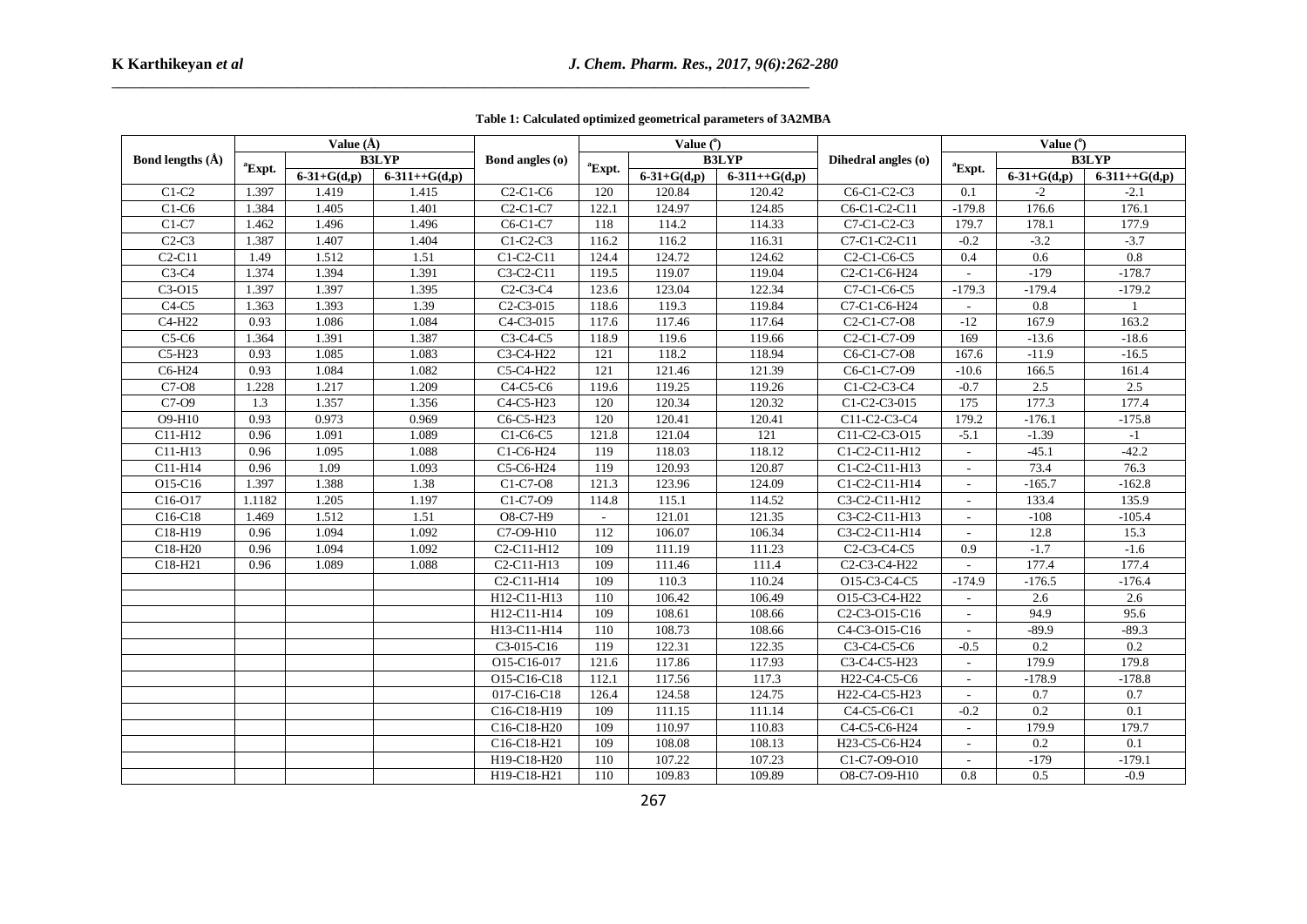٣Ī,

|  |  | H20-C18-H21 | 109 | 109.6 | 109.58 | C3-015-C16-017  | $-179.7$ | 179.5    |
|--|--|-------------|-----|-------|--------|-----------------|----------|----------|
|  |  |             |     |       |        | C3-O15-C16-C18  | $-0.3$   | -0.4     |
|  |  |             |     |       |        | O15-C16-C18-H19 | $-56.9$  | $-56.1$  |
|  |  |             |     |       |        | O15-C16-C18-H20 | 62.2     | 62.9     |
|  |  |             |     |       |        | O15-C16-C18-H21 | $-177.5$ | $-176.8$ |
|  |  |             |     |       |        | O17-C16-C18-H19 | 123      | 123.7    |
|  |  |             |     |       |        | O17-C16-C18-H20 | $-117.7$ | $-117$   |
|  |  |             |     |       |        | O17-C16-C18-H21 | 2.4      |          |

\_\_\_\_\_\_\_\_\_\_\_\_\_\_\_\_\_\_\_\_\_\_\_\_\_\_\_\_\_\_\_\_\_\_\_\_\_\_\_\_\_\_\_\_\_\_\_\_\_\_\_\_\_\_\_\_\_\_\_\_\_\_\_\_\_\_\_\_\_\_\_\_\_\_\_\_\_\_\_\_\_\_\_\_\_\_\_\_\_\_

**Table 2: Experimental and calculated (FT-IR and FT-Raman) frequencies (cm-1), IR intensity (KM mol-1), Raman activity (Å4 amu1), force constants (m dyne Å-1), reduced mass (amu) and assignments for 3A2MBA**

| S <sub>No.</sub> |                   | <b>Experimental frequencies</b> |        |               | Calculated with $B3LYP/6-31+G(d,p)$ |                       |           |                |        |               | Calculated with B3LYP/6-311++ $G(d,p)$ |              |           |                | <b>Vibrational</b><br><b>Assignments</b><br>along with % of<br><b>TED</b> |
|------------------|-------------------|---------------------------------|--------|---------------|-------------------------------------|-----------------------|-----------|----------------|--------|---------------|----------------------------------------|--------------|-----------|----------------|---------------------------------------------------------------------------|
|                  |                   |                                 | Un     |               |                                     |                       | Force     | <b>Reduced</b> | Un     |               |                                        |              | Force     | <b>Reduced</b> |                                                                           |
|                  | <b>FT-IR</b>      | <b>FT-Raman</b>                 | scaled | <b>Scaled</b> | <sup>a</sup> IR int.                | <sup>b</sup> Ra. act. | constants | mass           | scaled | <b>Scaled</b> | <sup>a</sup> IR int.                   | $bRa$ . act. | constants | mass           |                                                                           |
|                  | 3317vw            |                                 | 3752   | 3329          | 96.0305                             | 151.12                | 8.8302    | 1.0643         | 3756   | 3322          | 99.8576                                | 157.14       | 8.8508    | 1.0644         | $vO-H(100)$                                                               |
| 2.               |                   | 3125 <sub>w</sub>               | 3229   | 3136          | 2.8879                              | 121.59                | 6.7212    | 1.0939         | 3209   | 3132          | 2.8469                                 | 123.19       | 6.6419    | 1.0942         | $vC-H(98)$                                                                |
| 3.               |                   | 3100 <sub>w</sub>               | 3212   | 3108          | 4.0237                              | 141.16                | 6.6531    | 1.0945         | 3193   | 3105          | 3.2361                                 | 143.34       | 6.5753    | 1.094          | $vC-H(98)$                                                                |
| 4.               |                   | 3075w                           | 3198   | 3084          | 4.2768                              | 63.26                 | 6.5555    | 1.0879         | 3179   | 3081          | 3.4872                                 | 72.9         | 6.4804    | 1.0877         | $vC-H(99)$                                                                |
| 5.               |                   | 2999w                           | 3178   | 3006          | 6.091                               | 76.73                 | 6.5669    | 1.1032         | 3158   | 3002          | 7.2377                                 | 76.73        | 6.4833    | 1.1027         | CH <sub>3</sub> ops(96)                                                   |
| 6.               | 2941 <sub>w</sub> |                                 | 3164   | 2953          | 5.4306                              | 45.09                 | 6.5093    | 1.103          | 3145   | 2949          | 5.0973                                 | 54.78        | 6.4305    | 1.1029         | CH <sub>3</sub> ops(96)                                                   |
| 7.               |                   | 2920w                           | 3130   | 2928          | 2.8377                              | 23.9                  | 6.3523    | 1.1            | 3112   | 2926          | 2.9016                                 | 26.98        | 6.2756    | 1.0994         | CH <sub>3</sub> ss(95)                                                    |
| 8.               | 2894w             |                                 | 3129   | 2902          | 8.5916                              | 74.97                 | 6.3037    | 1.0928         | 3111   | 2899          | 9.1109                                 | 83.78        | 6.2192    | 1.09           | CH <sub>3</sub> ss(95)                                                    |
| 9.               | 2882w             |                                 | 3065   | 2894          | 2.5159                              | 100                   | 5.7437    | 1.0372         | 3053   | 2888          | 2.0183                                 | 98.89        | 5.6953    | 1.0368         | CH <sub>3</sub> ips(94)                                                   |
| 10.              |                   | 2868w                           | 3062   | 2858          | 10.6401                             | 87.22                 | 5.7639    | 1.0431         | 3048   | 2854          | 9.366                                  | 87.22        | 5.7193    | 1.0446         | CH <sub>3</sub> ips(94)                                                   |
| 11.              | 2847mw            |                                 | 1837   | 1976          | 445.4052                            | 19                    | 23.345    | 11.7311        | 1833   | 1971          | 457.7305                               | 29.05        | 23.2448   | 11.7337        | Rtrigd(56), bC-<br>C(23)                                                  |
| 12.              |                   | 1769w                           | 1781   | 1776          | 410.8519                            | 82.68                 | 18.1269   | 9.6993         | 1778   | 1773          | 428.2895                               | 82.78        | 17.9724   | 9.647          | $vC = O(84)$                                                              |
| 13.              | 1763s             |                                 | 1643   | 1772          | 24.4671                             | 54.84                 | 9.9001    | 6.2183         | 1635   | 1769          | 22.315                                 | 56.8         | 9.7468    | 6.1827         | $vC = O(72)$                                                              |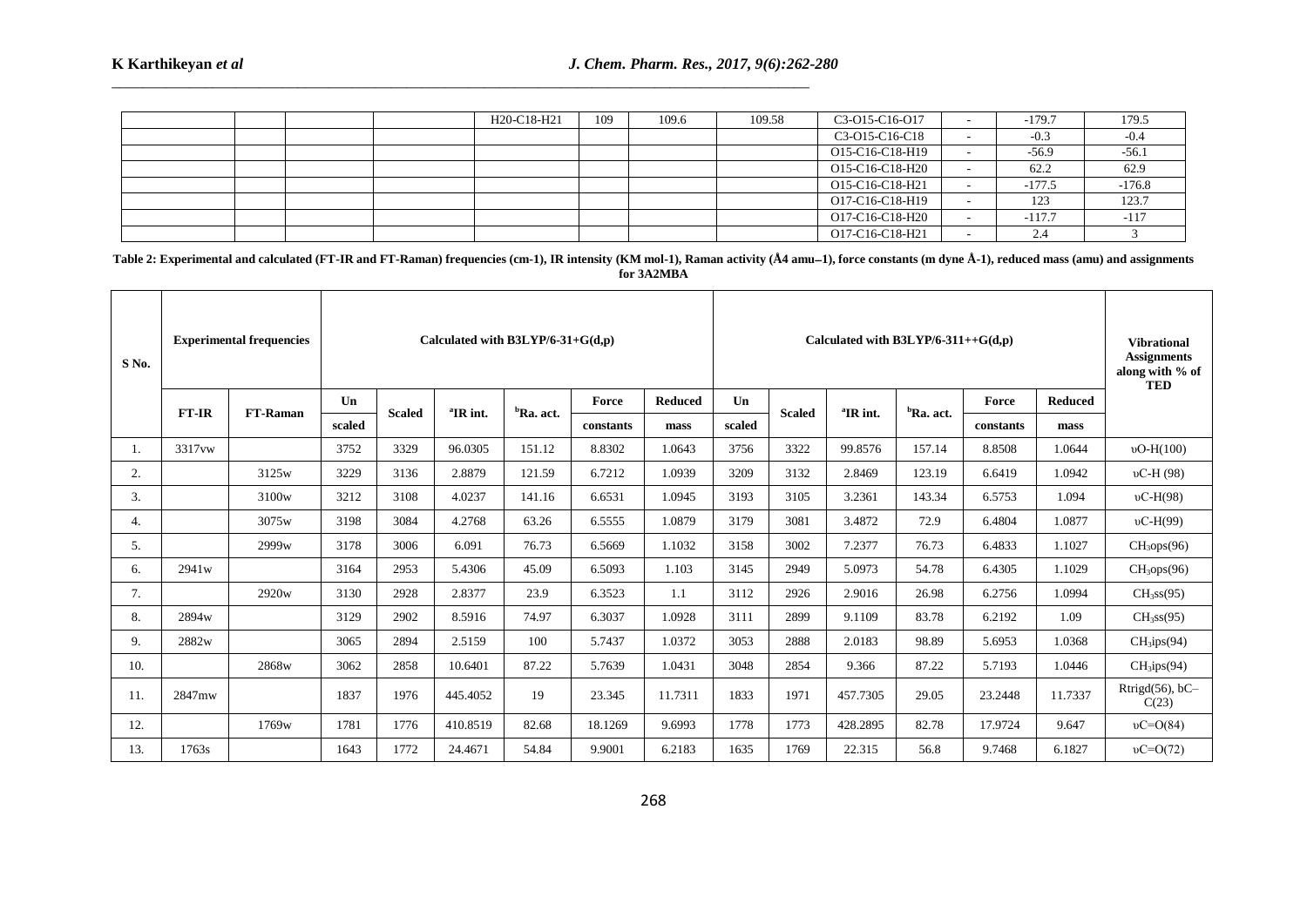| 14. | 1694vs |                   | 1617 | 1702 | 22.9531  | 14.45 | 9.5189 | 6.1739 | 1610 | 1699 | 22.9094  | 14.68 | 9.301  | 6.0871 | Rsymd(59),<br>Rasymd(29), vC-<br>C(19)            |
|-----|--------|-------------------|------|------|----------|-------|--------|--------|------|------|----------|-------|--------|--------|---------------------------------------------------|
| 15. |        | 1638mw            | 1506 | 1648 | 11.1238  | 5.53  | 1.5182 | 1.1357 | 1503 | 1645 | 10.7164  | 15.54 | 1.5096 | 1.334  | $vC-C(71)$ , $vC-$<br>$H(16)$ , bC- $H(10)$       |
| 16. | 1623w  |                   | 1502 | 1631 | 38.9715  | 4.63  | 2.0091 | 1.5108 | 1498 | 1627 | 36.3885  | 4.73  | 1.9393 | 1.4661 | $vC-C(65)$ ,bC-<br>$H(11), vC-H(13)$              |
| 17. |        | 1602ms            | 1486 | 1612 | 7.8827   | 3.84  | 2.3587 | 1.8109 | 1481 | 1608 | 8.7691   | 13.84 | 2.1665 | 1.6757 | vC-C(69),bC-<br>$H(11), bC-C(14)$                 |
| 18. | 1588w  |                   | 1484 | 1595 | 23.5606  | 5.42  | 1.3876 | 1.0686 | 1480 | 1592 | 20.7156  | 6.42  | 1.4692 | 1.1382 | $vC-C(58)$ , bC-<br>$H(15)$ , $\omega$ C-O(15)    |
| 19. |        | 1576mw            | 1475 | 1583 | 31.6921  | 2.91  | 2.3499 | 1.831  | 1471 | 1581 | 33.556   | 2.67  | 2.1437 | 1.6811 | $vC-C(59)$ , $\omega$ C-<br>$H(15)$ , bC-C $(11)$ |
| 20. | 1482s  |                   | 1468 | 1489 | 7.8665   | 6.65  | 1.4472 | 1.1394 | 1464 | 1487 | 7.8848   | 6.69  | 1.5141 | 1.1981 | $vC-C(54)$ ,bC-<br>$H(11), 0C-C(6)$               |
| 21. | 1425ms |                   | 1425 | 1432 | 6.3769   | 11.26 | 1.4568 | 1.2173 | 1421 | 1429 | 6.4098   | 11.22 | 1.4493 | 1.218  | CH <sub>3</sub> ipb(89)                           |
| 22. |        | 1412ms            | 1403 | 1421 | 43.0211  | 1.37  | 1.4947 | 1.2881 | 1397 | 1418 | 38.7472  | 11.38 | 1.467  | 1.2744 | CH <sub>3</sub> ipb(89)                           |
| 23. |        | 1375w             | 1372 | 1384 | 122.7663 | 14.81 | 3.1331 | 2.8217 | 1364 | 1381 | 101.7417 | 14.87 | 2.8145 | 2.5664 | bO-H(53), vC-C<br>$(18)$ , bC-C $(13)$            |
| 24. | 1364ms |                   | 1331 | 1371 | 18.1253  | 6.83  | 6.7414 | 6.4547 | 1316 | 1369 | 13.546   | 16.83 | 6.2122 | 6.0836 | $CH_3sb(63)$                                      |
| 25. | 1317s  |                   | 1263 | 1324 | 70.0042  | 13.05 | 2.1158 | 2.2489 | 1259 | 1322 | 47.043   | 13.15 | 1.9958 | 2.1358 | $CH_3sb(63)$                                      |
| 26. |        | 1300 <sub>w</sub> | 1236 | 1305 | 122.5571 | 49.89 | 2.0635 | 2.2897 | 1234 | 1302 | 127.8708 | 47.89 | 2.663  | 2.5231 | CH <sub>3</sub> opt(54)                           |
| 27. | 1270ms |                   | 1219 | 1278 | 288.3423 | 7.03  | 2.719  | 3.1035 | 1213 | 1276 | 97.7131  | 17.03 | 2.1724 | 2.5024 | CH <sub>3</sub> oph(33)                           |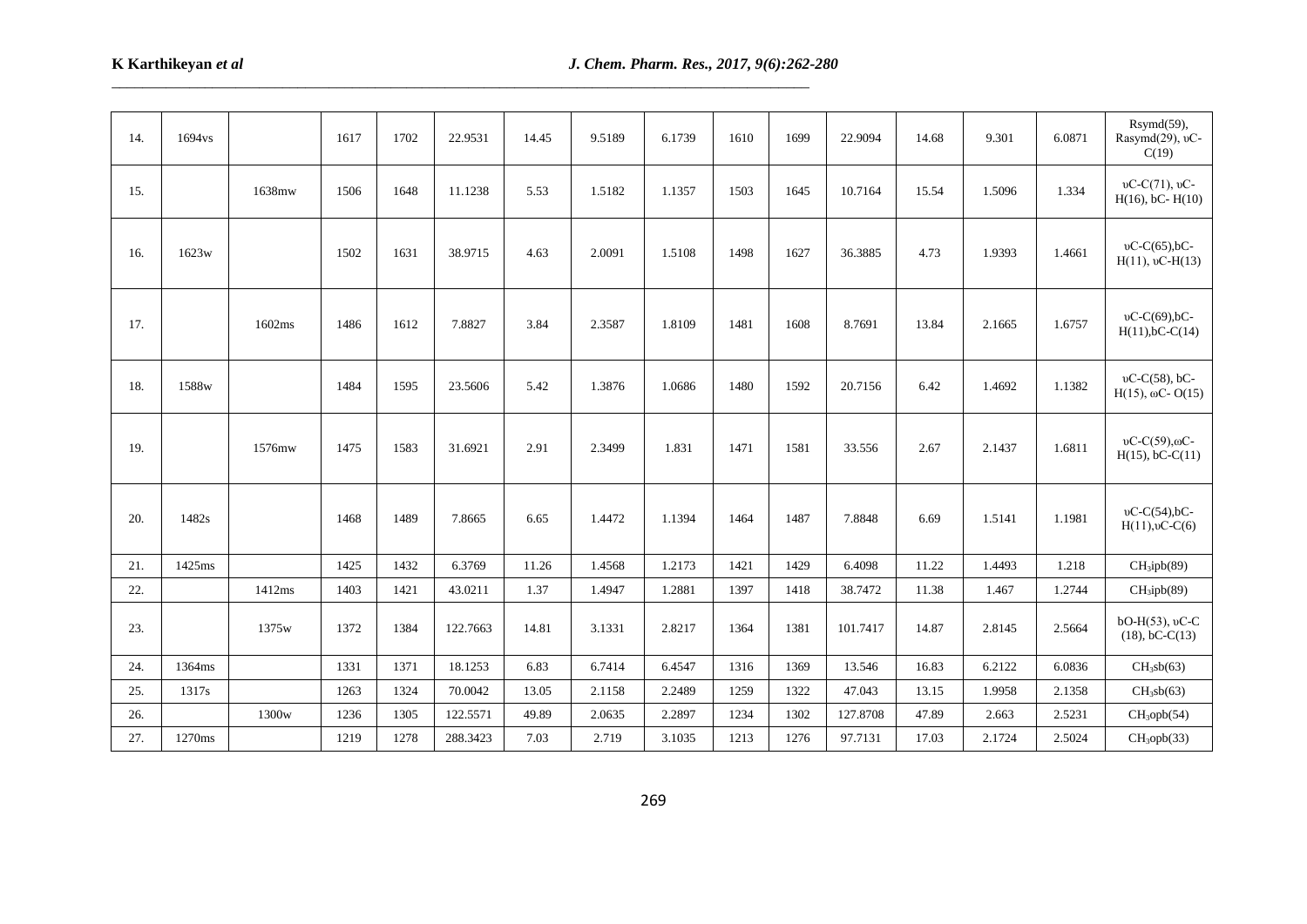| 28. |                    | 1262w  | 1207 | 1272 | 266.3554 | 9.39  | 2.1211 | 2.4704 | 1196 | 1268 | 377.9956 | 8.59  | 2.1041 | 2.4947 | $vC-O(46)$ , $vC-C$<br>$(15)$ , bC-O $(11)$       |
|-----|--------------------|--------|------|------|----------|-------|--------|--------|------|------|----------|-------|--------|--------|---------------------------------------------------|
| 29. | 1211 <sub>vs</sub> |        | 1190 | 1219 | 48.8286  | 7.5   | 1.2182 | 1.4577 | 1187 | 1217 | 129.4373 | 7.59  | 1.3292 | 1.5994 | υC-O (46), υC-C<br>$(15)$ , bC-O $(11)$           |
| 30. |                    | 1200ms | 1141 | 1208 | 151.6279 | 6.24  | 2.108  | 2.7476 | 1133 | 1204 | 165.2799 | 17.23 | 2.2107 | 2.9199 | υC-O (46), υC-C<br>$(15)$ , bC-O $(11)$           |
| 31. | 1129s              |        | 1102 | 1136 | 30.7544  | 12.95 | 1.4755 | 2.0619 | 1099 | 1134 | 34.8299  | 11.95 | 1.4816 | 2.0784 | $vC-C(59)$ , $\omega$ C-<br>$H(15)$ , bC-C $(11)$ |
| 32. |                    | 1087s  | 1062 | 1095 | 18.2063  | 0.66  | 1.1939 | 1.7957 | 1061 | 1092 | 8.9263   | 1.66  | 1.0941 | 1.6484 | $vC-C(54)$ ,bC-<br>$H(11),\nu$ C-C(6)             |
| 33. | 1070ms             |        | 1060 | 1079 | 19.6232  | 2.14  | 1.1685 | 1.7648 | 1056 | 1077 | 27.4644  | 3.15  | 1.2587 | 1.9131 | $bC-H(71)$ , $bC-$<br>$C(10)$ , vC-O(13)          |
| 34. | 1023s              |        | 1056 | 1035 | 9.6063   | 0.24  | 1.1351 | 1.7276 | 1055 | 1031 | 20.8739  | 0.26  | 1.1796 | 1.7967 | $bC-H(33)$ , vC-<br>$O(13)$ , bC-C $(13)$         |
| 35. | 1011ms             | 996w   | 1008 | 1021 | 68.7894  | 1.68  | 1.0724 | 1.7887 | 1005 | 1018 | 63.2646  | 1.78  | 0.9956 | 1.6703 | $bC-H(60)$ , $bC-$<br>$C(11)$ , vC-O(10)          |
| 36. | 936s               |        | 1000 | 949  | 1.3087   | 0.16  | 0.7852 | 1.3302 | 1002 | 946  | 25.6652  | 0.19  | 0.8714 | 1.4729 | CH <sub>3</sub> ipr(69)                           |
| 37. | 882mw              |        | 952  | 891  | 23.9304  | 2.84  | 1.6782 | 3.1416 | 950  | 889  | 6.1721   | 2.81  | 0.9744 | 1.8309 | CH <sub>3</sub> ipr(65)                           |
| 38. |                    | 871w   | 949  | 845  | 5.6575   | 0.66  | 0.7538 | 1.4194 | 948  | 842  | 35.9437  | 1.66  | 1.1378 | 2.1477 | CH <sub>3</sub> opr(69)                           |
| 39. | 835mw              |        | 836  | 786  | 10.5158  | 2.55  | 1.1103 | 2.6942 | 837  | 784  | 7.7372   | 2.59  | 1.0998 | 2.6625 | CH <sub>3</sub> opr(65)                           |
| 40. |                    | 807w   | 827  | 773  | 7.5315   | 3.77  | 1.3072 | 3.2387 | 827  | 771  | 7.8878   | 3.37  | 1.4487 | 3.5901 | $vC-C(44)$ , bC-<br>$H(16)$ , bC-O(11)            |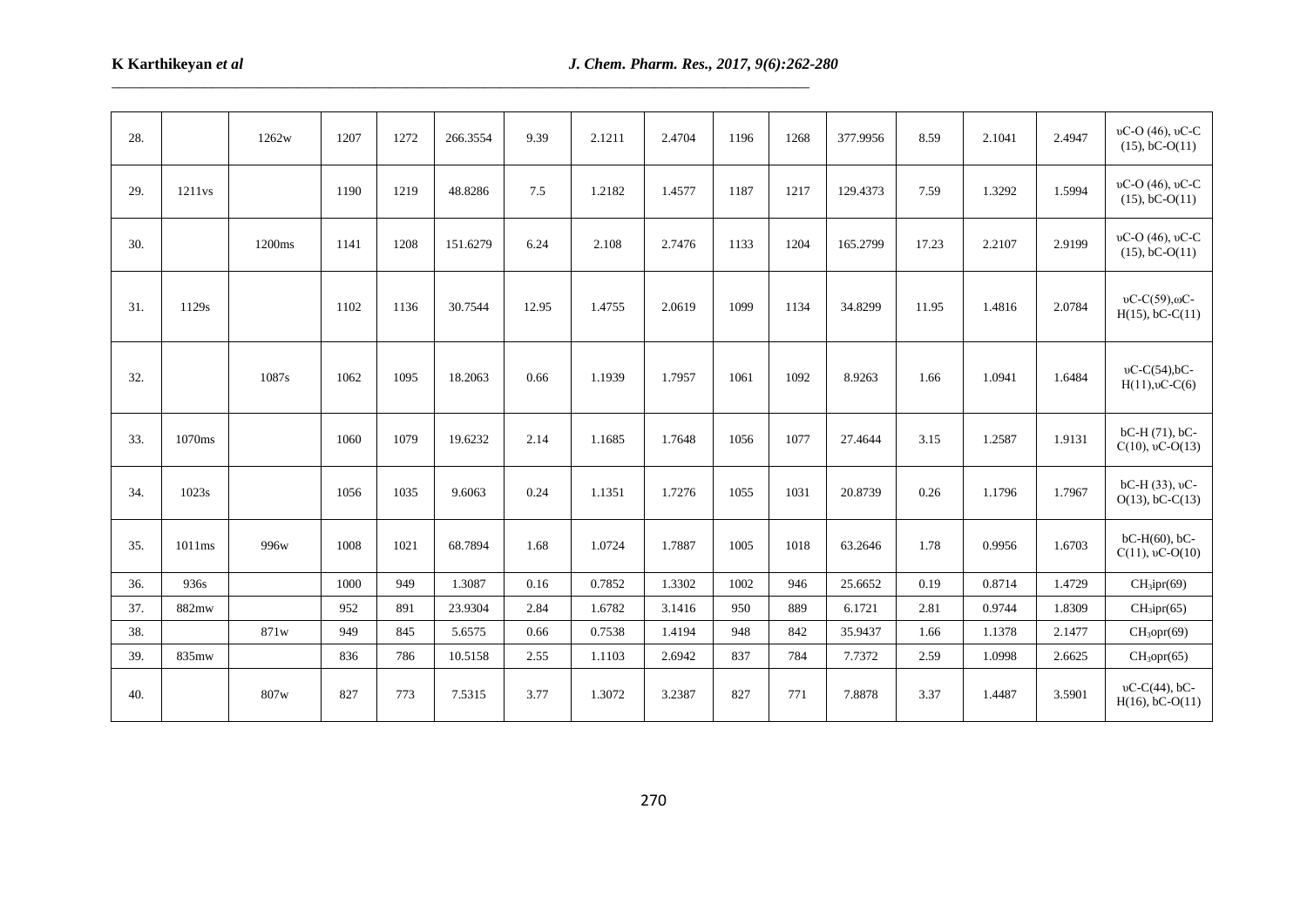| 41. |                  | 781w  | 803 | 766 | 20.6397 | 2.39  | 1.9971 | 5.2506 | 801 | 764 | 28.5687 | 2.99  | 2.0267 | 5.356  | ωC- H(24), υC-<br>$O(10)$ , $O$ C-C $(13)$                                |
|-----|------------------|-------|-----|-----|---------|-------|--------|--------|-----|-----|---------|-------|--------|--------|---------------------------------------------------------------------------|
| 42. | 776mw            |       | 777 | 735 | 57.5217 | 0.29  | 1.0401 | 2.9172 | 778 | 734 | 51.5039 | 1.29  | 1.0264 | 2.8745 | ωC- H(26), υC-<br>$O(8)$ , $\omega$ C-C $(10)$                            |
| 43. | 764mw            |       | 730 | 713 | 10.4674 | 8.1   | 0.9081 | 2.889  | 732 | 711 | 11.6958 | 8.16  | 0.8378 | 2.6469 | $ωC - H(24)$ , υC-<br>$O(16)$ , $\omega$ C-C(8)                           |
| 44. |                  | 756mw | 702 | 663 | 9.102   | 13.62 | 1.0862 | 3.7366 | 705 | 660 | 9.9795  | 13.72 | 1.1699 | 3.9882 | Rasymd(61),<br>Rsymd $(31)$ , $\omega$ C-<br>C(11)                        |
| 45. | 729w             |       | 651 | 632 | 46.5357 | 2.27  | 0.8042 | 3.2138 | 652 | 628 | 42.3604 | 2.37  | 1.0192 | 4.0668 | $bC-C(35)$ , $bC-$<br>O(13)                                               |
| 46. |                  | 704mw | 627 | 621 | 95.3615 | 3.1   | 0.4099 | 1.7654 | 620 | 619 | 95.2087 | 3.17  | 0.3819 | 1.6824 | $\omega$ O-H(22)                                                          |
| 47. | 654vw            | 615w  | 585 | 596 | 9.0229  | 7.35  | 1.0348 | 5.1153 | 586 | 594 | 9.4727  | 8.35  | 1.0057 | 4.968  | $bC-C(17)$ , $bO-$<br>$C(21)$ , bC-O(14),                                 |
| 48. | 623w             |       | 567 | 574 | 8.1721  | 1.77  | 0.812  | 4.2813 | 570 | 571 | 9.5917  | 3.73  | 0.7044 | 3.6698 | $bC-C(13)$ , $bO-$<br>C(42)                                               |
| 49. |                  | 589w  | 564 | 553 | 1.9819  | 0.58  | 0.5152 | 2.744  | 566 | 549 | 1.8823  | 0.56  | 0.5135 | 2.7196 | $bC = O(13)$ , $\omega$ C-<br>C(11)                                       |
| 50. |                  | 564w  | 558 | 549 | 3.8108  | 2.26  | 0.6009 | 3.2681 | 555 | 546 | 5.1211  | 2.28  | 0.5871 | 3.2278 | $bC = O(32)$ , $bC -$<br>C(10)                                            |
| 51. | 541 <sub>w</sub> |       | 497 | 537 | 0.5348  | 0.63  | 0.4658 | 3.1962 | 495 | 534 | 1.0079  | 0.53  | 0.457  | 3.153  | $bO-C(16)$ , $bC-$<br>C(48)                                               |
| 52. |                  | 538w  | 464 | 521 | 3.4745  | 0.21  | 0.4804 | 3.7812 | 465 | 518 | 3.8813  | 0.27  | 0.4831 | 3.7836 | $bO-C(20),$ <sub><math>vC</math></sub> -<br>$O(16)$ , $\omega$ C-C $(13)$ |
| 53. | 529w             |       | 414 | 461 | 0.6312  | 1.91  | 0.6299 | 0.2218 | 413 | 459 | 0.5864  | 1.9   | 0.6167 | 6.1226 | $bC-O(32)$ , $bC-$<br>$C(12)$ , vC- $C(10)$                               |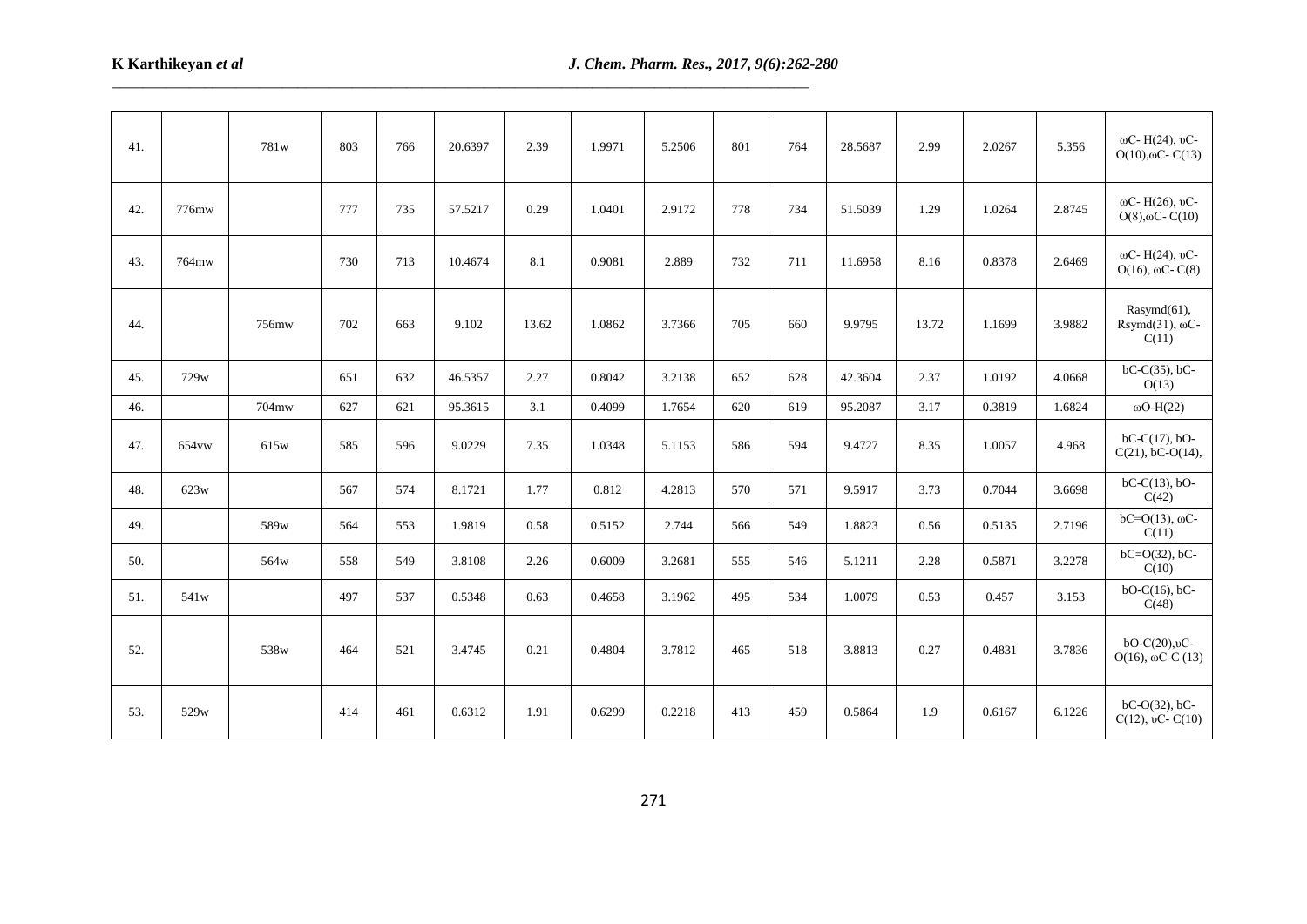| 54. |       | 512w  | 390 | 455 | 4.4975 | 2.79 | 0.6395 | 7.1072 | 390 | 451 | 3.9782 | 2.39 | 0.6035 | 6.7057 | tRting(57),<br>tRasymd $(17)$ , $\omega$ C-<br>C(08)        |
|-----|-------|-------|-----|-----|--------|------|--------|--------|-----|-----|--------|------|--------|--------|-------------------------------------------------------------|
| 55. | 454vw |       | 366 | 419 | 3.1834 | 1.48 | 0.2948 | 3.7213 | 365 | 415 | 3.881  | 1.44 | 0.2904 | 3.6948 | $\omega$ C-C(22), bO-<br>H(16)                              |
| 56. | 447vw |       | 340 | 303 | 3.1008 | 4.34 | 0.375  | 5.4994 | 340 | 299 | 2.7744 | 4.36 | 0.3778 | 5.5446 | $ωC-C(17), ωO-C$<br>(27)                                    |
| 57. | 432s  |       | 303 | 279 | 5.2793 | 1.91 | 0.2189 | 4.0336 | 301 | 275 | 5.6777 | 1.61 | 0.2163 | 4.05   | $\omega$ C=O(20), $\nu$ C-<br>$O(16)$ , $\omega$ C-C $(13)$ |
| 58. | 424w  |       | 230 | 253 | 2.6287 | 0.03 | 0.175  | 5.5985 | 227 | 249 | 2.4486 | 0.23 | 0.1736 | 5.6761 | $\omega$ C-C(24), bC-<br>$O(10)$ , $\omega$ C-C(20)         |
| 59. | 418w  |       | 210 | 241 | 1.4552 | 1.64 | 0.0945 | 3.6221 | 207 | 237 | 1.6139 | 1.67 | 0.0919 | 3.6246 | $\omega$ C=O(18), $\nu$ C-<br>$O(16)$ , $\omega$ C-C (13)   |
| 60. |       | 412w  | 182 | 216 | 0.0686 | 0.57 | 0.022  | 1.1212 | 171 | 212 | 0.0496 | 0.97 | 0.0192 | 1.114  | $\omega$ O-C(19), $\nu$ C-<br>$O(16)$ , $\omega$ C-C $(13)$ |
| 61. |       | 294ms | 139 | 137 | 0.4512 | 0.54 | 0.0178 | 1.5609 | 137 | 134 | 0.7568 | 0.58 | 0.0204 | 1.8452 | $\omega$ O-C(20), $\nu$ C-<br>$O(08)$ , $\omega$ C-C (13)   |
| 62. |       | 230w  | 132 | 112 | 0.7432 | 1.04 | 0.0192 | 1.8516 | 129 | 109 | 0.6526 | 1.34 | 0.0157 | 1.5815 | $\omega$ O-C(20), $\nu$ C-<br>$O(16)$ , $\omega$ C-C (13)   |
| 63. |       | 142w  | 73  | 84  | 0.7816 | 1.07 | 0.0131 | 4.1042 | 73  | 81  | 0.714  | 1.97 | 0.0127 | 3.9753 | tRsymd(51),<br>$tRting(33), bC-$<br>C(10)                   |
| 64. |       | 127s  | 57  | 76  | 6.1756 | 1.83 | 0.0091 | 4.6943 | 56  | 72  | 5.985  | 1.87 | 0.0084 | 4.4099 | $tRasymd(61)$ ,<br>$tRsymd(27),$ <sup>0</sup> C-<br>C(11)   |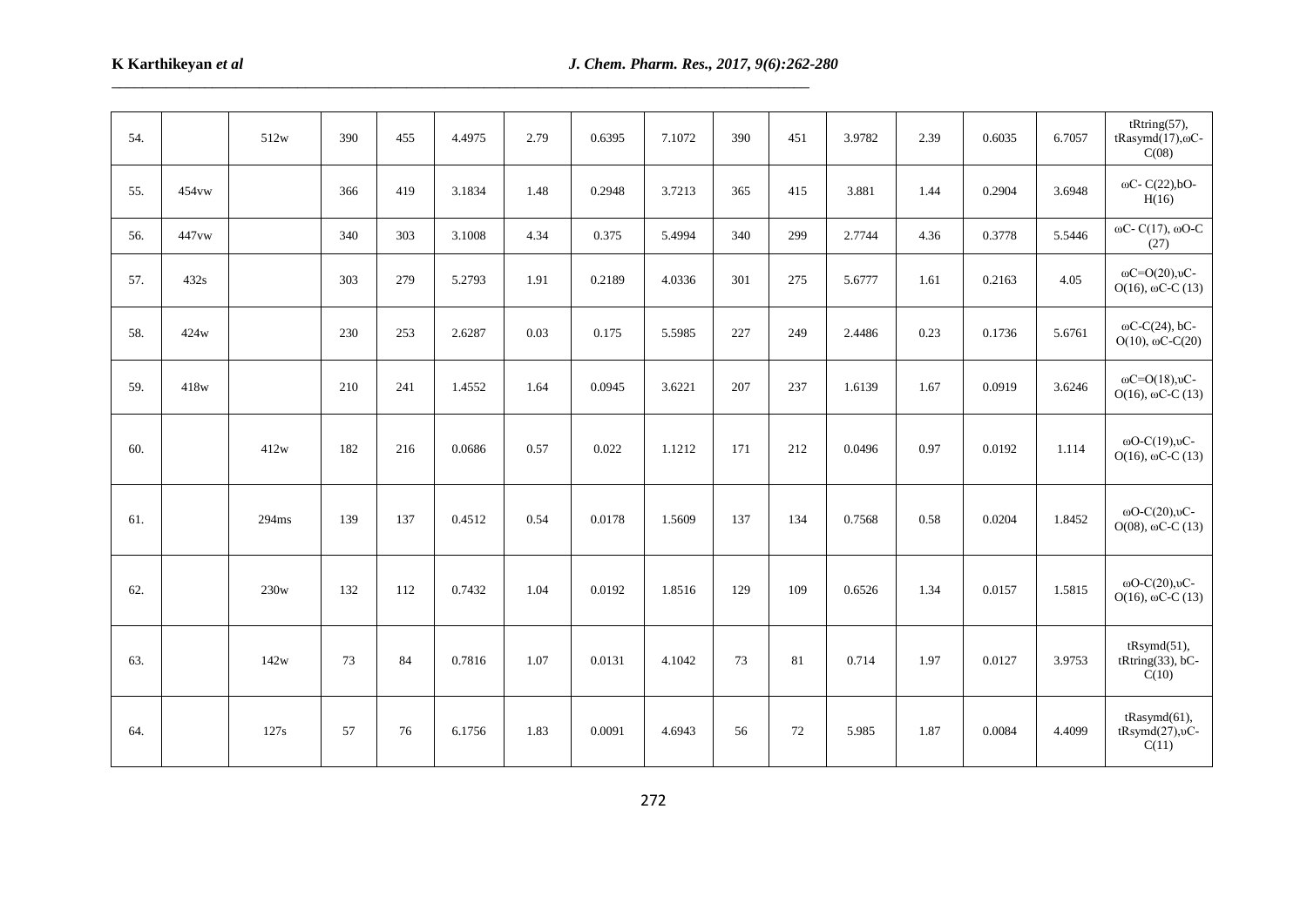| OD. | 101 <sub>vs</sub> | - -<br>D.5 | .3241  | 2.16 | 0.0057 | .4214  |                  | 01 | 1.7806 | 2.19 | 0.0066 | 6.6502 | $\sim$ T<br>$\mathfrak{c}CH_3(69)$    |
|-----|-------------------|------------|--------|------|--------|--------|------------------|----|--------|------|--------|--------|---------------------------------------|
| OO. | 75 <sub>vs</sub>  | $- -$      | 1.9438 | 0.75 | 0.0048 | 7.9395 | $\sim$<br>$\sim$ | ∼ر | 1.2109 | 0.89 | 0.0051 | 7.2246 | $\sim$<br>$\tau$ CH <sub>3</sub> (55) |

<sup>a</sup>IR intensity. <sup>b</sup>Raman activity

Abbreviations: vs: very strong; ms: medium strong; s: strong; w: weak; mw: medium weak; vw: very weak; ips: inplane stretching; ops: out-of-plane stretching; ss: symmetric stretching; ipb: in-plane bending; opb: out-of-plane bending; sb: stretching bending; τ: twisting.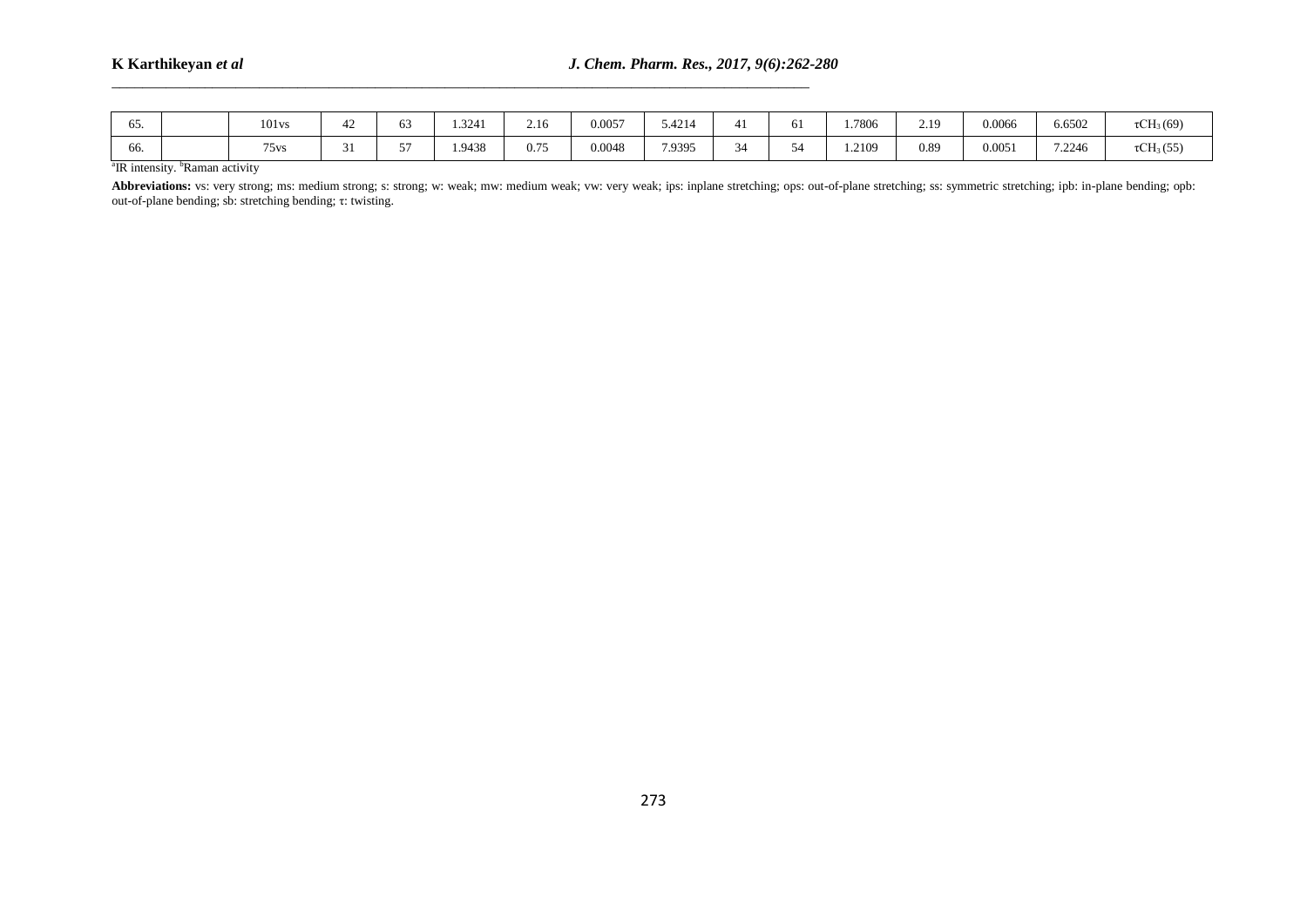### **Methyl Group Vibrations**

The 3A2MBA molecule consists of two  $CH_3$  groups, one unit in benzene ring and another in the acetoxy group, which lies in the tertiary position of the molecule. For the assignments of  $CH_3$  group frequencies, nine fundamentals can be associated to each  $CH_3$  group[53] namely  $CH_3$ ss–symmetric stretch;  $CH_3$ ips–in-plane stretch (i.e. in-plane hydrogen stretching modes); CH<sub>3</sub>ipb- in-plane bending (i.e. in-plane hydrogen deformation modes); CH<sub>3</sub>sb–symmetric bending; CH<sub>3</sub>ipr–in-plane rocking; CH<sub>3</sub>ops–out-of-plane stretching; CH<sub>3</sub>opb-out-ofplane bending; CH<sub>3</sub>opr–out-of-plane rocking and  $\tau$ CH<sub>3</sub>–torsion. The C–H stretching in CH<sub>3</sub> occurs at lower frequencies than those of aromatic ring. Moreover, the asymmetric stretch is usually at higher wavenumber than the symmetric stretch. Methyl group vibrations are generally referred to as electron-donating substituent in the aromatic rings system. Acetoxy group comprises a methyl and an ester group. The hydrogen in the methyl group acts as an electron donor, whereas oxygen present in the ester is an electron acceptor. The anti-symmetric and symmetric stretching vibrations are in the ranges 3050-2950 and 2970-2860 cm<sup>-1</sup> [54]. In the present study, two CH<sup>3</sup> anti symmetric stretching vibrations are observed at 2999 and 2941 cm−1 in FT-Raman and FT-IR respectively. Two  $CH_3$  symmetric stretching modes are observed as weak bands in FT-IR and FT-Raman spectra at 2894 and 2920 cm<sup>-1</sup> of title molecule and the corresponding two CH<sub>3</sub>ips, in-plane stretching modes are observed in FT-IR spectrum at 2882 and 2847 cm<sup>-1</sup>. The CH<sub>3</sub> asymmetric and symmetric stretching vibrations predicted theoretically by B3LYP/6-311++G (d,p) method show excellent agreement with the experimental values. It shows above 90% of TED contribution suggesting that it is pure stretching mode. For methyl substituted benzene derivatives the antisymmetric and symmetric deformation vibrations of methyl group normally appear in the regions 1480-1410 and 1385-1250 cm<sup>-1</sup> [54,55] respectively. In the FT-IR and FT-Raman spectra, the bands occurred at 1425, 1364, 1317, 1270 and 1412, 1300 cm<sup>-1</sup> are due to antisymmetric and symmetric deformations. The computed values are predicted by B3LYP/6-31+G (d,p) and 6-311++G (d,p) method show good agreement with literature as well as experimental observations. The rocking vibrations of CH<sub>3</sub> modes usually appear in the region 1070-826 cm<sup>-1</sup> [56]. The Strong and medium weak bands observed at 936 and 882 cm<sup>-1</sup> in FT-IR Spectrum are assigned to two CH<sub>3</sub>ipr– in-plane rocking vibrations and its counterpart, CH<sub>3</sub>opr–out-of-plane rocking vibrations were observed at 871 and 835 cm<sup>-1</sup> in FT-Raman and FT-IR spectra. The experimental and theoretically wavenumbers are predicted of CH<sup>3</sup> rocking vibrations show good correlation with the literature data of the title molecule. The CH<sub>3</sub> torsional modes of vibrations were assigned in the lower region of the Raman spectrum and the values are in line with the theoretical values.

\_\_\_\_\_\_\_\_\_\_\_\_\_\_\_\_\_\_\_\_\_\_\_\_\_\_\_\_\_\_\_\_\_\_\_\_\_\_\_\_\_\_\_\_\_\_\_\_\_\_\_\_\_\_\_\_\_\_\_\_\_\_\_\_\_\_\_\_\_\_\_\_\_\_\_\_\_\_\_\_\_\_\_\_\_\_\_\_\_\_

## **Molecular Orbital Studies**

The most widely used theory by chemists is the molecular orbital (MO) theory. It is important that Ionization Potential (IP), Electron Affinity (EA), Electrophilicity Index ( $\omega$ ), Chemical Potential ( $\mu$ ), Electronegativity ( $\chi$ ) and Hardness (n) be put into a MO framework. These are readily being done within the limitations of Koopman's theorem the orbital energies of the frontier orbital are given by Figure 4 show an orbital energy diagram for 3A2MBA molecule. Only the HOMO and LUMO orbitals are shown. On the basis of a fully optimized ground state structure, the DFT/B3LYP/6-31+G(d,p) and 6-311++G(d,p) calculations predicts one intense electronic transition from the ground to the first excited state and is mainly described by one electron excitation from the highest occupied molecular orbital (HOMO) to the lowest unoccupied molecular orbital (LUMO). We focus on the HOMO and LUMO energies in order to determine interesting molecular/atomic properties and chemical quantities. In simple molecular orbital theory approaches, the HOMO energy (HOMO) is related to the IP by Koopmans's theorem and the LUMO energy (LUMO) has been used to estimate the electron affinity (EA) [57]. If HOMO and LUMO, then the average value of the HOMO and LUMO energies is related to the electronegativity ( $\chi$ ) defined by Mulliken [58] with  $\chi = (IP +A)/2$ . In addition, the HOMO-LUMO gap is related to the hardness  $(\eta)$  [59-62], and also Parr et al. [57] defined global electrophilicity as a quantitative intrinsic numerical value and suggested the term electrophilicity index ( $\omega$ ), a new global reactivity descriptor of molecule, as  $=\mu^2/2$  where  $\mu$  is the chemical potential takes the average value [61] i.e.,  $\mu = (IP)$ +EA)/2. In general, the electrophiles are electron lovers or electron deficient and hence prefer to accept electrons and form bonds with nucleophiles. Thus electrophilicity is useful structural depictor of reactivity and is frequently used in the analysis of the chemical reactivity of molecule [62]. The title molecule with low potential is a good electrophile; an extremely hard molecule has feeble electron acceptability. Consequently, a measure of molecular electrophilicity depends on both the chemical potential and the chemical hardness. Finally, the calculated HOMO-LUMO gaps are also closer to the first electronic excitation energies. The electronegativity and hardness are of course used extensively to make predictions about chemical behavior and these are used to explain aromaticity in organic compounds [62]. A hard molecule has a large HOMO-LUMO gap and a soft molecule has a small HOMO-LUMO gap. In quantum theory, changes in the electron density of a chemical system result from the mixing of suitable excited-state wave function with the ground state wave function. The mixing coefficient is inversely proportional to the excitation energy between the ground and excited state. A small HOMO-LUMO gap automatically means small excitation energies to the manifold of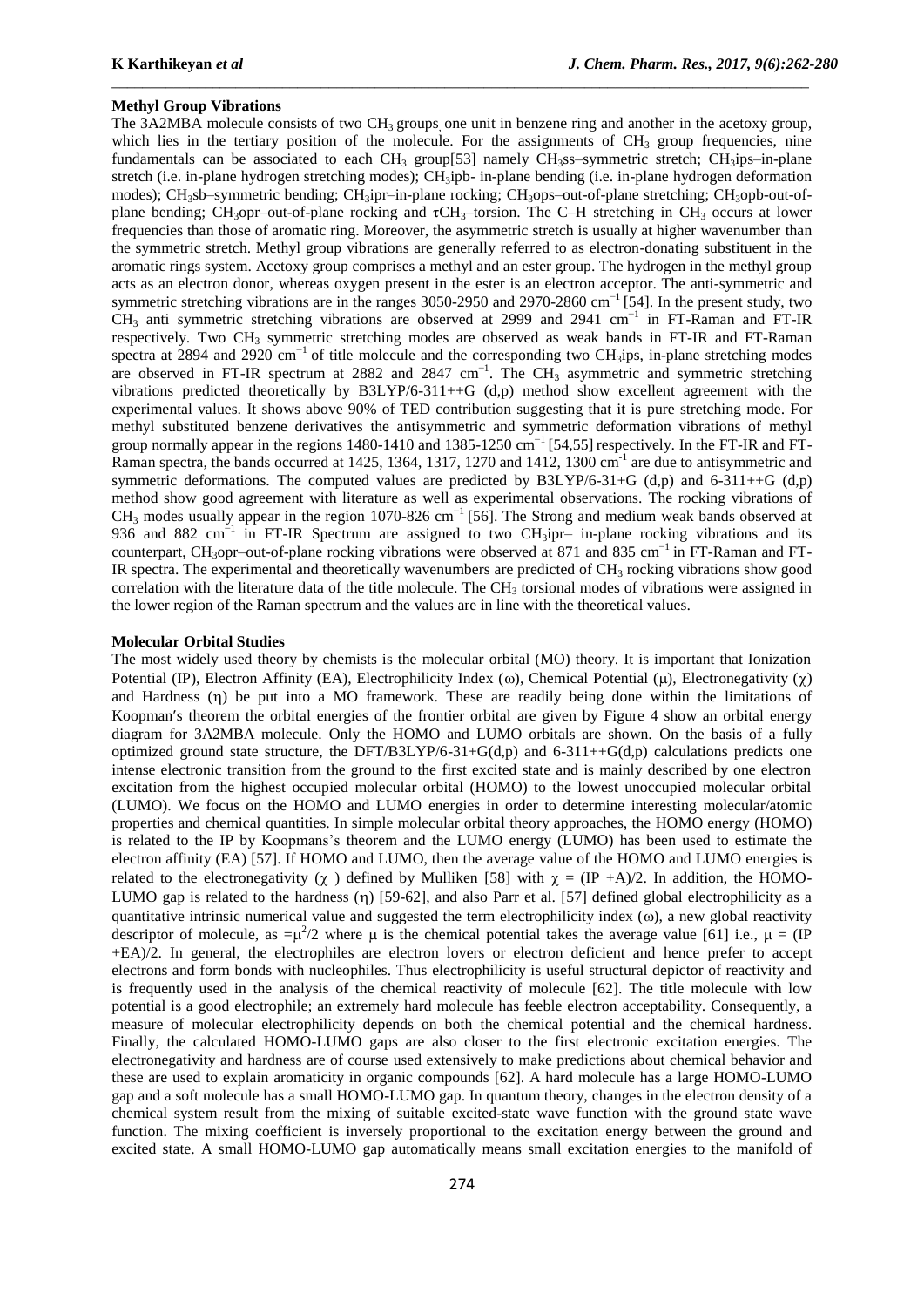excited states. Therefore, soft molecule, with a small gap, will have their electron density changed more easily than a hard molecule. In terms of chemical reactivity, we can conclude that soft molecule will be more reactive than hard molecule. The HOMO is located over methyl group atoms and acetoxy group atoms, and the HOMO-LUMO transition implies an electron density transfer to the carboxylic group. Moreover, these orbitals significantly overlap in their position for 3A2MBA is shown in Figure 4. The HOMO-LUMO energy gap of 3A2MBA were calculated at the B3LYP/6-31+G(d,p) and 6-311++G(d,p) levels, which reveals that the energy gap reflects the chemical activity of the molecule. The LUMO as an electron acceptor represents the ability to obtain an electron and HOMO represents the ability to donate an electron. The energy gap between the HOMO and the LUMO molecular orbitals is a critical parameter in determining molecular electrical transport properties because it is a measure of electron conductivity. The energy gap values of HOMO-LUMO are -4.09151 and -5.23710 eV of 3A2MBA, respectively. Lower value in the HOMO and LUMO energy gap explains the eventual charge transfer interactions taking place within the molecule. The calculated chemical hardness, softness, chemical potential, electrophilicity, ionization potential, electron affinity and electronegativity are presented in Table 3.

\_\_\_\_\_\_\_\_\_\_\_\_\_\_\_\_\_\_\_\_\_\_\_\_\_\_\_\_\_\_\_\_\_\_\_\_\_\_\_\_\_\_\_\_\_\_\_\_\_\_\_\_\_\_\_\_\_\_\_\_\_\_\_\_\_\_\_\_\_\_\_\_\_\_\_\_\_\_\_\_\_\_\_\_\_\_\_\_\_\_

## **Natural Atomic Orbitals**

The occupancies and energies of bonding molecular orbitals of the title molecule is predicted at B3LYP/6- 311++G (d,p) level of theory and presented in Table 4. The variations in occupancies and energies of 3A2MBA directly give the evidence for the delocalization of charge upon substitution and this leads to the variation of bond lengths of the title molecule as shown in Table 1.



**Figure 4: The atomic orbital compositions of the frontier molecular orbital for 3A2MBA along with B3LYP/ 6-311++G (d,p) method basis set**

| Chemical parameters(in eV)         |               | <b>Values of B3LYP</b> |
|------------------------------------|---------------|------------------------|
|                                    | $6-31+G(d,p)$ | $6-311+G(d,p)$         |
| $E_{HOMO}$                         | $-9.4195$     | $-7.31034$             |
| $E_{LUMO}$                         | $-5.32799$    | $-2.07323$             |
| Energy gap                         | $-4.09151$    | $-5.2371$              |
| Ionization potential (I)           | 9.4195        | 7.31034                |
| Electron affinity (A)              | 5.32799       | 2.07323                |
| $Electron$ egativity $(c)$         | 7.37374       | 4.69179                |
| Global hardness (h)                | 2.04575       | 2.61856                |
| Chemical potential $(\mu)$         | $-7.37374$    | -4.691789              |
| Global Electrophilicity $(\omega)$ | 13.28895      | 4.20334                |
| Softness(S)                        | 361.94993     | 282.7743               |

**Table 3: Calculated molecular properties of 3A2MBA from orbital energies**

**Table 4: Comparison of occupancies and energies of bonding molecular orbitals for 3A2MBA using B3LYP/6-311++G (d,p) method**

| Atomic orbitals <sup>a</sup> | Occupancies(e) | Energies(a.u) |
|------------------------------|----------------|---------------|
| $BD(C1-C2)$                  | 1.97273        | $-0.7197$     |
| $BD(C1-C6)$                  | 1.97246        | $-0.71329$    |
| $BD(C1-C7)$                  | 1.97302        | $-0.65816$    |
| $BD(C2-C3)$                  | 1.95601        | $-0.71169$    |
| $BD(C2-C11)$                 | 1.97904        | $-0.61442$    |
| $BD(C3-C4)$                  | 1.96243        | $-0.70936$    |
| BD(C3-O15)                   | 1.98627        | $-1.36283$    |
| $BD(C4-C5)$                  | 1.98051        | $-0.70994$    |
| $BD(C4-H22)$                 | 1.97952        | $-0.54334$    |
| $BD(C5-C6)$                  | 1.97749        | $-0.70788$    |
| BD(C5-H23)                   | 1.98053        | $-0.53596$    |
| <b>BD(C6-H24)</b>            | 1.9783         | $-0.52809$    |
| $BD(C7-08)$                  | 1.99618        | $-1.06411$    |
| <b>BD(C7-O9)</b>             | 1.99549        | $-0.94929$    |
| BD(O9-H10)                   | 1.98673        | $-0.77435$    |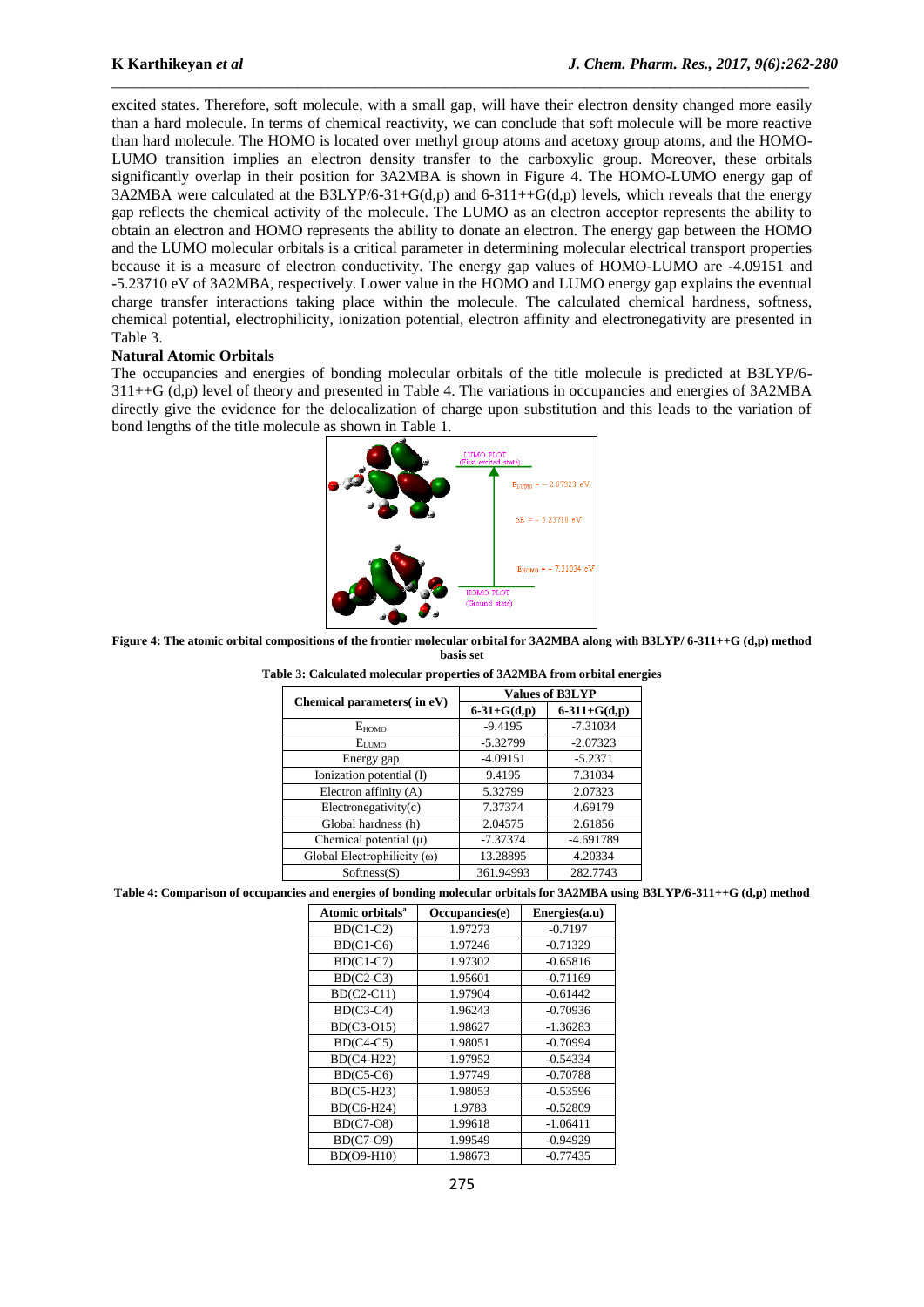| BD(C11-H12)        | 1.97635 | $-0.51312$ |
|--------------------|---------|------------|
| BD(C11-H13)        | 1.97711 | $-0.51607$ |
| BD(C11-H14)        | 1.98875 | $-0.81925$ |
| BD(O15-C16)        | 1.93138 | $-1.0999$  |
| BD(C16-O17)        | 1.99622 | $-0.67934$ |
| <b>BD(C16-C18)</b> | 1.9848  | $-0.67934$ |
| BD(C18-H19)        | 1.96713 | $-0.55508$ |
| BD(C18-H20)        | 1.97168 | $-0.55207$ |
| BD(C18-H21)        | 1.98172 | $-0.54941$ |

# **Natural Population Analysis**

The natural population analysis [63] performed on the electronic structure of 3A2MBA clearly describes the distribution of electrons in various sub-shells of their atomic orbitals. The accumulation of charges on the individual atom and the accumulation of electrons in the core, valence and Rydberg sub-shells are also presented in Table 5. In the case of 3A2MBA, the most electropositive charge of 0.80034e is accumulated on C7 and 0.779092e is accumulated on C16 atom. According to an electrostatic point of view of the molecule, these electropositive atoms have a tendency to accept an electron. Whereas, the most electronegative atoms such as; O15 (-0.46472e), O17 (-0.52325e), O8 (-0.60688e) and O9 (-0.70951e) have a tendency to donate an electron. The substituent effect may cause a change in the magnitude of these charges observed in 3A2MBA. In view of title molecule, the electronegative atoms O8, O9, O15 and O17 are of variations in magnitude of natural charges on C7 and C16 of electropositive atoms. Further, the natural population analysis showed that 102 electrons in the 3A2MBA molecule are distributed on the sub-shells as follows:

Core: 27.98971 (99.9633% of 28); Valence: 73.67036 (99.5545% of 74); Rydberg: 0.33993 (0.3333% of 102).

**Table 5: Accumulation of natural charges, population of electrons in core, valence and Rydberg orbitals of 3A2MBA using** 

**B3LYP/6-311++G (d,p) method**

| <b>Atom</b>     |             |                | Natural population(e) |                | Total (e) |
|-----------------|-------------|----------------|-----------------------|----------------|-----------|
|                 | Charges (e) | Core           | <b>Valence</b>        | <b>Rydberg</b> |           |
| C1              | $-0.15182$  | 1.99877        | 4.13422               | 0.01884        | 6.15182   |
| C <sub>2</sub>  | $-0.02726$  | 1.99896        | 4.00977               | 0.01853        | 6.02726   |
| C <sub>3</sub>  | 0.28526     | 1.99884        | 3.67513               | 0.04076        | 5.71474   |
| C <sub>4</sub>  | $-0.23409$  | 1.99914        | 4.21801               | 0.01695        | 6.23409   |
| C <sub>5</sub>  | $-0.19309$  | 1.99921        | 4.17679               | 0.01708        | 6.19309   |
| C <sub>6</sub>  | $-0.18491$  | 1.99909        | 4.1679                | 0.01792        | 6.18491   |
| C7              | 0.80034     | 1.99944        | 3.15158               | 0.04864        | 5.19966   |
| O <sub>8</sub>  | $-0.60688$  | 1.99976        | 6.59455               | 0.01257        | 8.60688   |
| O <sub>9</sub>  | $-0.70951$  | 1.99975        | 6.69587               | 0.01389        | 8.70951   |
| H <sub>10</sub> | 0.49756     | $\theta$       | 0.49849               | 0.00396        | 0.50244   |
| C11             | $-0.59846$  | 1.99927        | 4.58713               | 0.01207        | 6.59846   |
| H12             | 0.23382     | $\theta$       | 0.7648                | 0.00138        | 0.76618   |
| H13             | 0.22003     | $\theta$       | 0.77845               | 0.00152        | 0.77997   |
| H14             | 0.19643     | $\theta$       | 0.80208               | 0.00149        | 0.80357   |
| O15             | $-0.46472$  | 1.99921        | 6.43312               | 0.03239        | 8.46472   |
| C16             | 0.77909     | 1.99936        | 3.16952               | 0.05204        | 5.22091   |
| O17             | $-0.52325$  | 1.99975        | 6.51103               | 0.01248        | 8.52325   |
| C18             | $-0.68548$  | 1.99917        | 4.67778               | 0.00853        | 6.68548   |
| H19             | 0.23819     | $\theta$       | 0.76043               | 0.00138        | 0.76181   |
| H <sub>20</sub> | 0.24442     | $\theta$       | 0.75409               | 0.00149        | 0.75558   |
| H21             | 0.23974     | $\overline{0}$ | 0.75918               | 0.00108        | 0.76026   |
| H <sub>22</sub> | 0.2102      | $\overline{0}$ | 0.78808               | 0.00173        | 0.7898    |
| H23             | 0.20855     | $\overline{0}$ | 0.79003               | 0.00142        | 0.79145   |
| H <sub>24</sub> | 0.22584     | $\Omega$       | 0.77236               | 0.0018         | 0.77416   |

## **Natural Bond Orbital Analysis**

The information about the charge delocalization and the chemical reactivity is being helpful to the drug designers to design new type of drugs. The natural bond orbital (NBO) is an effective tool for the elucidation of residual resonance delocalization effects of a molecule and it also illustrates the deciphering of the molecular wave function in terms of Lewis structures, charge, bond order, bond type, hybridization, resonance, donoracceptor interactions, etc. [64]. Therefore, the NBO analysis of certain pharmaceutical compounds has been performed by various spectroscopists [65-70]. The natural bond orbital (NBO) analysis of 3A2MBA molecule is being performed at DFT/B3LYP/6-311+G level to estimate the delocalization patterns of electron density (ED) from the principle occupied Lewis-type (bond or lone pair) orbitals to unoccupied non-Lewis (anti-bonding or Rydberg) orbitals. Table 6 lists the occupancies and energies of most interacting NBO's along with their percentage of hybrid atomic orbital [71] contribution. The percentage of hybrid atomic orbitals of oxygen lone pair atoms O8, O9, O15 and O17 of 3A2MBA showed that they are partially contributed to both *s*-type and *p*-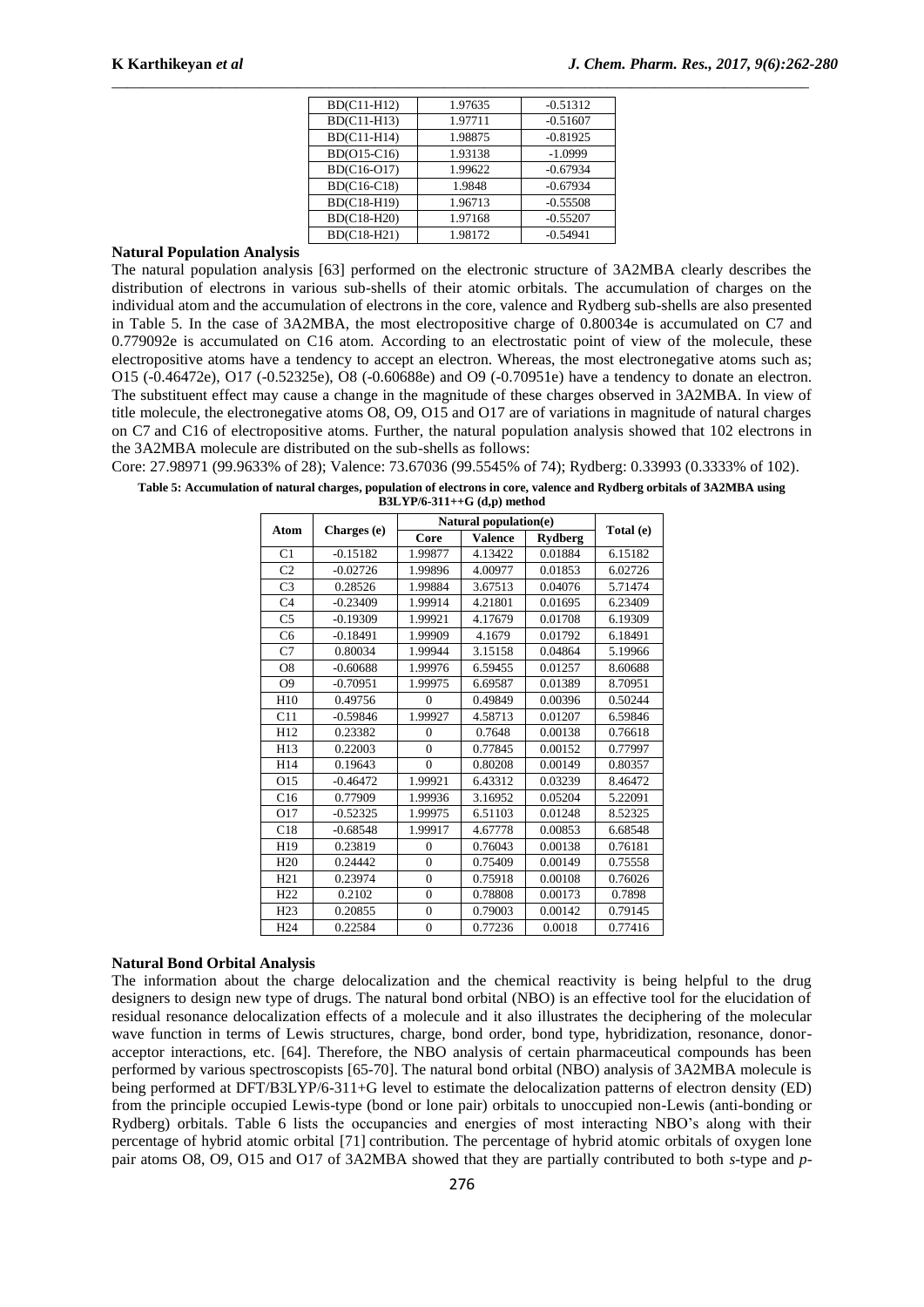type sub-shells. In contrast, all the anti-bonding orbitals of 3A2MBA are mainly contributed to *p*-type sub-shell. The interactions result in a loss of occupancy from the localized NBO of the idealized Lewis structure into an empty Non-Lewis orbital. For each donor  $(i)$  and acceptor  $(j)$ , the stabilization energy,  $E^{(2)}$  associated with the delocalization *i j* is estimated as:

\_\_\_\_\_\_\_\_\_\_\_\_\_\_\_\_\_\_\_\_\_\_\_\_\_\_\_\_\_\_\_\_\_\_\_\_\_\_\_\_\_\_\_\_\_\_\_\_\_\_\_\_\_\_\_\_\_\_\_\_\_\_\_\_\_\_\_\_\_\_\_\_\_\_\_\_\_\_\_\_\_\_\_\_\_\_\_\_\_\_

$$
E^{(2)} = \Delta E_{ij} = q_i \frac{F(i,j)}{\varepsilon_j - \varepsilon_i} \cdots (2)
$$

Where  $q_i$  is the donor orbital occupancy,  $\varepsilon_i$  and  $\varepsilon_j$  are diagonal elements and  $F(i,j)$  is the off diagonal NBO Fock matrix element. The NBO analysis provides an efficient method for studying intra-and intermolecular bonding hyperconjugative interactions of  $\pi$  electrons and also provides a convenient basis for investigating charge transfer or conjugative interactions in molecular systems [72]. The transferring of energy during the intermolecular interactions between LP (2) O (9) and  $\pi^*(C7-08)$  bond is more, which is about 44.79 kj/mol for 3A2MBA. The maximum energy delocalization takes part in the  $\pi^* \to \pi^*$  transition. In 3A2MBA, the intra molecular hyper conjugative interaction of the  $\sigma$ (C1–C2) and  $\pi$  (C1–C2) are distributed to  $\sigma$ <sup>\*</sup>(C3-O15)  $\rightarrow$  4.41 kj/mol and  $\pi^*$  (C3-C4)  $\rightarrow$  19.15kj/mol,  $\pi^*$  (C5-C6)  $\rightarrow$  20.81 kj/mol,  $\pi^*$  (C7-O8)  $\rightarrow$  20.77 kj/mol. Whereas  $\pi^*$ (C7-O8),  $\pi^*$ (C3-C4) and  $\pi^*(C1-C2)$ ,  $\pi^*(C5-C6)$  bonds are more, which is about 105.33 and 233.77 kj/mol for 3A2MBA at ground state. The  $E^{(2)}$  values and types of the transition is shown in Table 6.

|  |  |  |  |  | Table 6: Second order perturbation theory analysis of fock matrix in NBO basis for 3A2MBA using B3LYP/6-311++G(d,p) method |
|--|--|--|--|--|----------------------------------------------------------------------------------------------------------------------------|
|--|--|--|--|--|----------------------------------------------------------------------------------------------------------------------------|

|                        | Acceptor(j)                | $E(2)^a$      | $E(i) - E(i)^b$                       | $F(i,j)^c$                            |
|------------------------|----------------------------|---------------|---------------------------------------|---------------------------------------|
| Donor(i)               |                            | $(kj \mod 1)$ | $\times 10^3$ (kj mol <sup>-1</sup> ) | $\times 10^3$ (kj mol <sup>-1</sup> ) |
| $\sigma$ (C1-C2)       | $\sigma^*(C3-015)$         | 4.41          | 1.02                                  | 0.06                                  |
| $\sigma$ (C3-C4)       | $\sigma^*(C2-C3)$          | 3.61          | 1.27                                  | 0.061                                 |
| $\pi$ (C1-C2)          | $\pi^*$ (C3-C4)            | 19.15         | 0.27                                  | 0.065                                 |
|                        | $\pi^*$ (C5-C6)            | 20.81         | 0.28                                  | 0.07                                  |
|                        | $\overline{\pi}^*(C7-08)$  | 20.77         | 0.26                                  | 0.067                                 |
| $\pi$ (C3-C4)          | $\pi^*$ (C1-C2)            | 21.38         | 0.29                                  | 0.071                                 |
|                        |                            | 17.01         | 0.3                                   | 0.064                                 |
| $\pi$ (C5-C6)          | $\overline{\pi}^*$ (C1-C2) | 18.51         | 0.28                                  | 0.064                                 |
|                        | $\overline{\pi}^*(C3-C4)$  | 22.71         | 0.27                                  | 0.07                                  |
| $LP(2)$ O <sub>9</sub> | $\overline{\pi}^*(C7-08)$  | 44.79         | 0.34                                  | 0.113                                 |
| $LP(2)$ O15            | $\pi^*(C16-017)$           | 40.18         | 0.34                                  | 0.104                                 |
| $LP(2)$ O17            | $\pi^*(015-C16)$           | 37.13         | 0.59                                  | 0.133                                 |
|                        | $\pi^*(C16-C18)$           | 18.33         | 0.62                                  | 0.098                                 |
| $\pi^*$ (C3-C4)        | $\pi^*$ (C5-C6)            | 233.77        | 0.01                                  | 0.081                                 |
| $\pi^*$ (C7-O8)        | $\pi^*$ (C1-C2)            | 105.33        | 0.02                                  | 0.072                                 |

 ${}^{\text{a}}E^{(2)}$  means energy of hyper conjugative interactions (stabilization energy);  ${}^{\text{b}}$  Energy difference between donor and acceptor i and j NBO orbitals;  ${}^{c}F(i, j)$  is the Fock matrix element between i and j NBO orbitals

# **Thermodynamic Properties**

The computation of vibrational frequencies simultaneously leads to prediction of several thermodynamic properties too. The equations utilized for computing thermochemical data in Gaussian programs are derived from statistical thermodynamics with the two key ideas, the Boltzmann distribution and the partition function. Several calculated thermodynamic parameters are presented in prediction in Table 7.

|  |  | Table 7: The calculated thermodynamic parameters of 3A2MBA |  |  |  |
|--|--|------------------------------------------------------------|--|--|--|
|--|--|------------------------------------------------------------|--|--|--|

|                                          | <b>B3LYP</b>      |                 |  |
|------------------------------------------|-------------------|-----------------|--|
| <b>Thermodynamic properties</b>          | $6 - 31 + G(d,p)$ | $6-311++G(d,p)$ |  |
| SCF energy                               | -691.0405882      | -688.0303882    |  |
| Zero-point vibrational energy (kcal/mol) | 116.85996         | 115.39713       |  |
| Rotational temperature (K)               |                   |                 |  |
| А                                        | 0.06473           | 0.06472         |  |
| B                                        | 0.02375           | 0.02073         |  |
| C                                        | 0.01955           | 0.01725         |  |
| Rotational constants (GHz)               |                   |                 |  |
| A                                        | 1.34867           | 1.34853         |  |
| B                                        | 0.4948            | 0.4319          |  |
| $\mathcal{C}$                            | 0.40741           | 0.35942         |  |
| Dipole moment (Debye)                    |                   |                 |  |
| $\mu_{x}$                                | 0.0574            | 0.0574          |  |
| $\mu_y$                                  | $-0.5519$         | $-0.5519$       |  |
| $\mu_{z}$                                | 1.1273            | 1.1273          |  |
| $\mu_{\text{Total}}$                     |                   | 1.2565          |  |
| Total entropy (cal/mol/K)                | 100.511           | 117.285         |  |
| Translational                            | 41.694            | 41.694          |  |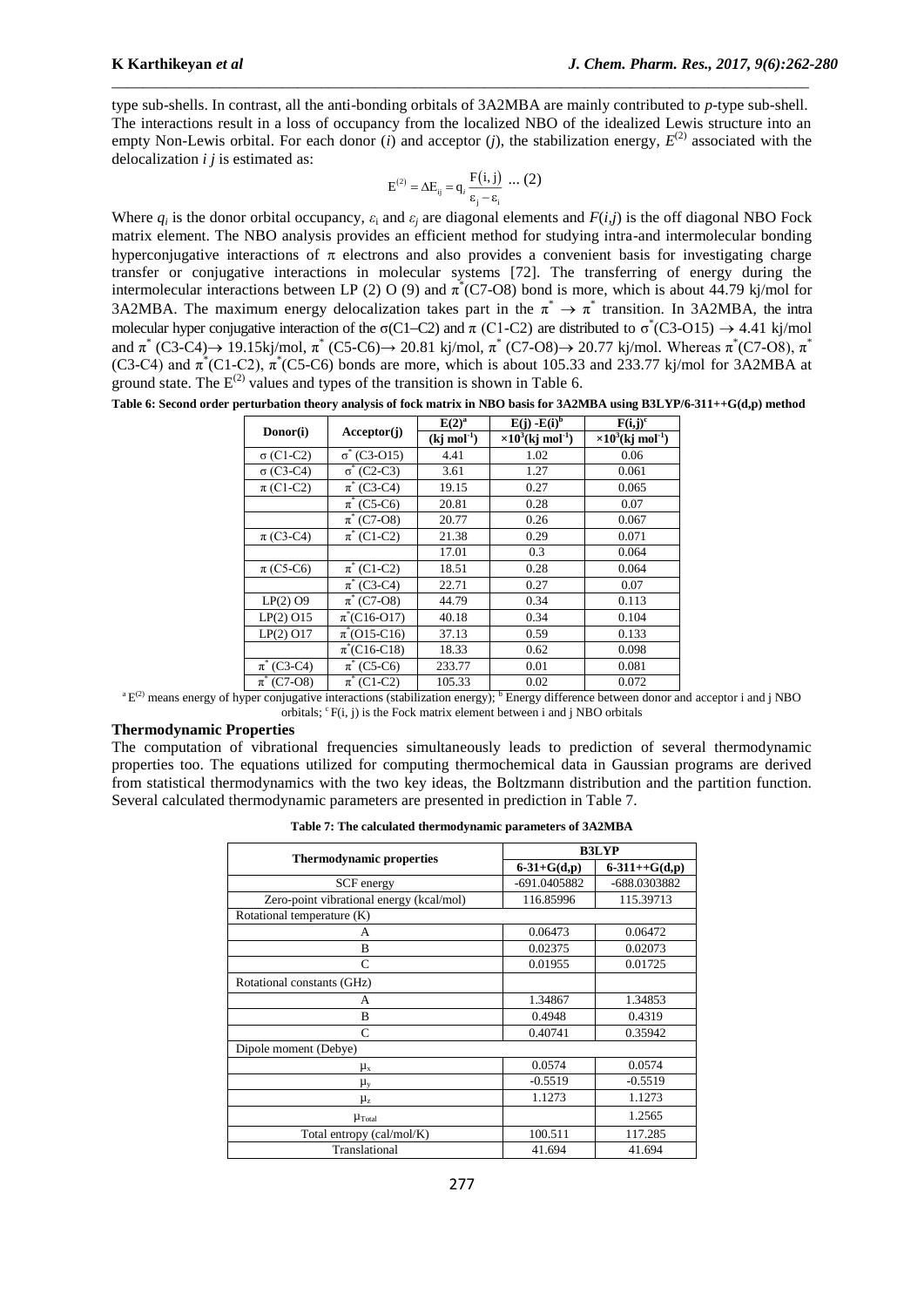| Rotational                                         | 31.448       | 31.707        |
|----------------------------------------------------|--------------|---------------|
| Vibrational                                        | 27.369       | 43.884        |
| Total heat capacity at constant volume (cal/mol/K) | 42.776       | 49.119        |
| Translational                                      | 2.981        | 2.981         |
| Rotational                                         | 2.981        | 2.981         |
| Vibrational                                        | 36.814       | 43.157        |
| Total thermal energy (kcal/mol)                    | 123.502      | 123.782       |
| Translational                                      | 0.889        | 0.889         |
| Rotational                                         | 0.889        | 0.889         |
| Vibrational                                        | 121.724      | 122.005       |
| Thermal corrections (Hartree/Particle)             |              |               |
| Zero-point                                         | 0.186228     | 0.183897      |
| Energy                                             | 0.196812     | 0.197259      |
| Enthalpy                                           | 0.197756     | 0.198204      |
| Gibbs free energy                                  | 0.15         | 0.142478      |
| Sum of thermal corrections and energy (Hartree)    |              |               |
| Zero-point energies                                | $-687.84416$ | $-688.021722$ |
| Thermal energies                                   | -687.833576  | -688.008359   |
| Thermal enthalpy                                   | -687.832632  | $-688.007415$ |
| Thermal free energy                                | -687.880388  | $-688.063141$ |

Scale factors have been recommended for an accurate determining the zero-point vibration energies (ZPVE), rotational constants, thermal energy and the entropy of the 3A2MBA was directly obtained from the output of Gaussian programs in the optimization and vibration calculations. These attributes includes such as enthalpy ( $H_m^0$ ), entropy ( $S_m^0$ ), heat capacity at constant volume ( $C_v$ ) and pressure ( $C_p$ ) which are contributed by translational, rotational and vibrational partition functions [73]. In addition, SCF energy, zero point vibrational energy, total thermal energy, rotational constants, thermal corrections and dipole moment in all the three dimensions of space were calculated and given in Table 7 for  $3A2MBA$  under  $B3LYP/6-31+G(d,p)$  and B3LYP/6-311++G(d,p) model chemistry. All these thermodynamic data provide helpful information on further study of this title molecule, while using as reactant to take part in a new reaction, chemical physics analysis as well as to propose organic reaction mechanisms. These standard thermodynamic functions can be used as reference thermodynamic values to calculate changes which take place in entropy, Gibbs free energy, internal energy, heat capacity and enthalpy of 3A2MBA in its organic chemical transformation [74,75].

### **CONCLUSION**

A complete vibrational analysis of 3-acetoxy-2-methylbenzoic acid was performed based on calculation at the  $B3LYP/6-31+G(d,p)$  and  $6-311++G(d,p)$  levels. The theoretical results were compared with the experimental vibrations. Scaling factors results are in good agreement with the experimental values. The computed geometrical parameters are in good agreement with the literature values of this compound. The influences of acetoxy and methyl groups to the vibrational frequencies were also discussed. Natural atomic orbitals, natural population analysis and natural bond orbital analysis are determined. Other electronic structure properties such as chemical hardness, chemical potential, electrophilicity, ionization potential, electron affinity, electronegativity and HOMO-LUMO analysis of the molecule have been calculated. The entire calculated quantum chemical investigations can lay a strong foundation for 3A2MBA to extend its application in organic chemical transformation, material sciences and to model potential bioactive targets.

#### **REFERENCES**

- [1] P Mani. Thesis, Pondicherry University, **2004**, 107.
- [2] SK Sagoo; R Board; S Roller. *Lett Appl Microbiol*. **2002**, 34(3), 168-172.
- [3] H Haque; TJ Cutright; BMZ Newby. *Biofoul*. **2005**, 21, 109-119.
- [4] G Bruno; L Randaccio. *Acta Cryst*. **1980**, 36B, 1711-1712.
- [5] CC Wilson; N Shankland; AJ Florence. *J Chem Soc Faraday Trans*. **1996**, 92, 5051-5057.
- [6] J Krausse; H Dunken. *Acta Cryst*. **1966**, 20, 67-73.
- [7] G Ferguson; GA Sim. *Acta Cryst*. **1961**, 14, 1262-1270.
- [8] M Polito; E D'Oria; L Maini; PG Karamertzanis; F Grepioni; D Braga; SL Price. *Cryst Eng Comm.* **2008**, 10, 1848-1854.
- [9] G Chiari; FR Fronczek; ST Davis; RD Gandour. *Acta Cryst*. **1981**, B37, 1623-1625.
- [10] FR Fronczek; ML Merrill; RD Gandour. *Acta Cryst*. **1982**, B38, 1337-1339.
- [11] B Roland; L Lazzarato; M Donnolo; Elizabeth. *Chem Med Chem*. **2013**, 8(7), 1199-1209.
- [12] U Derhaschnig; IS Exeli; C Marsik; F Cardona; P Minuz; B Jilma. *Platelets.* **2010**, 21, 320328.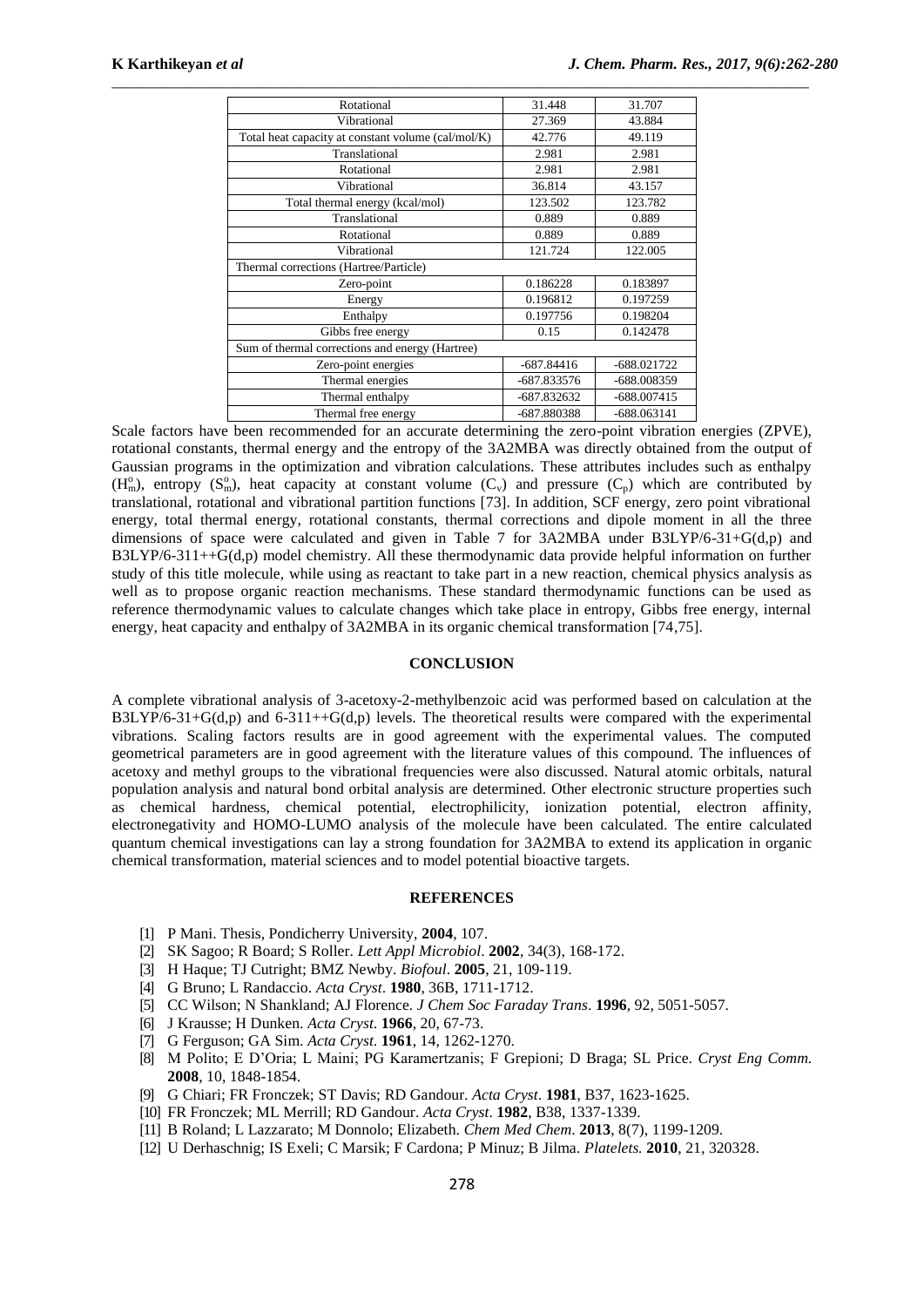- [13] VK Rastogi; MP Rajpoot; SN Sharma. *Ind J Phys*. **1984**, 58B, 311-314.
- [14] S Ahamed; S Mathew; PK Verma. *Ind J Phys*. **1992**, 30, 764-765.
- [15] M Chaman; PK Verma. *Ind J Phys*. **2003**, 77B (3), 315-318.
- [16] N Sundaraganesan; BD Joshua; T Radjakoumar. *Ind J Pure Appl Phys*. **2009**, 47, 248-258.
- [17] N Sundaraganesan; BD Joshua; K Settu. *Spectrochim Acta*. **2007**, 66A, 381-388.
- [18] N Sundaraganesan; S Ilakiamani; BD Joshua. *Spectrochim Acta*. **2007**, 66A, 287-297.
- [19] M Amalanathan; VK Rastogi; I Hubert Joe. *Spectrochim Acta Part A*. **2011**, 78(5), 1437-1444.

- [20] R Cosmo; A Dierdorf. Inventors; Clariant GmbH, assignee. Process for the preparation of 3-hydroxy-2 methylbenzoic acid and 3-acetoxy-2-methylbenzoic. United States patent US 5,910,605. **1999**.
- [21] M Saranya; A Subashini; C Arunagiri; PT Muthiah. *Acta Cryst*. **2015**, E71, 474.
- [22] HG Korth; MI de Heer; P Mulder. *J Phys Chem*. **2002**, 106, 8779-8789.
- [23] R Karmakar; A Samanta. *J Phys Chem*. 2003, 107A, 7340-7346.
- [24] V Chis. Chem Phys. **2004**, 300, 1-11.
- [25] N Kobko; JJ Dannenberg. *J Phys Chem*. **2003**, 107A, 10389-10395.
- [26] Gaussian 09W Program*, Gaussian Inc*, Wallingford, CT, **2009**.
- [27] D Becke. J Chem Phys. **1993**, 98, 5648-5652.
- [28] A Lee; W Yang; RG Parr. *Phys Rev*. **1998**, 37B, 785-789.
- [29] V Krishanakumar; S Dheivamalar. *J Raman Spectro*. **2009**, 40, 411-415.
- [30] P Pulary; G Fogarasi; G Pongor; JE Bogg; A Vargha. *J Am Chem Soc*. **1983**, 105, 7073-7047.
- [31] G Rauhut; P Pulay. J Phys Chem. **1995**, 99, 3093-3100.
- [32] G Fogarasi; X Zhou; PW Taylor; P Pulay. *J Am Chem Soc*. **1992**, 14, 8191-8201.
- [33] T Sundius. *J Mol Struct*. **1990**, 218, 321-326.
- [34] T Sundius. QCPE Program. **2002**, 807.
- [35] T Sundius. *Vib Spectrosc*. **2002**, 29, 89-95.
- [36] N Sundaraganesan; B Dominic Joshua; C Meganathan; R Meenashi; JP Cornard. *Spectrochim Acta A.* 70, **2008**, 376-383.
- [37] G Varsanyi. Vibrational Spectra of Benzene Derivative, Academic Press, New York, **1969**.
- [38] RM Silverstein, FX Webster. Spectroscopic Identification of Organic Compound, 6th edition, John Willey & Sons, New York, **1998**.
- [39] B Smith. Infrared Spectral Interpretation, A Systematic Approach, CRC Press, Washington DC, **1999**.
- [40] C Arunagiri; A Subashini; M Saranya; P Thomas Muthiah; K Thanigaimani; A Razak. *Spectrochim Acta*. **2015**, 307-316.
- [41] FR Dollish, WG Fateley, FF Bentley. Characteristic Raman Frequencies of Organic Compounds, John Wiley & Sons, New York, **1997**.
- [42] M Cinar; N Yildiz; M Karabacak; M Kurt. *Spectrochim Acta*, 105A, **2013**, 80-87.
- [43] M Karabacak; Z Cinar; M Kurt; S Sudha; N Sundaraganesan. *Spectrochim Acta Part A85.* **2012**, 179- 189.
- [44] G Varsanyi. Assignments for Vibrational Spectra of Seven Hundred Benzene Derivatives, Academia Kiado, Budapest, **1973**.
- [45] S Bayari; S Saglam; HF Ustundag. *J Mol Struct*. 726, **2005**, 225-232.
- [46] A Srivastava; VB Singh. *Indian J Pure Appl Phys*. 2007, 45, 714-720.
- [47] N Sundaraganesan; S Illakiamani; H Saleem; PM Wojciechowski; D Michalska. *Spectrochim Acta*. **2005**, 61A, 2995-3001.
- [48] D Lin-Vien, NB Colthup, WG Fateley, JG Grasselli. The Hand book of Infrared Raman Characteristic Frequencies of Organic Molecules, Academic Press, Boston, MA, **1991**.
- [49] S Sebastain; N Sundaraganesan; S Manoharan. *Spectrochim Acta74 A.* **2009**, 312-323.
- [50] K Nakamoto. Infrared and Raman Spectra of Inorganic and Coordination Compounds, 6<sup>th</sup> edition, John Wiley & Sons Inc, Hoboken, New Jersey, **2009**.
- [51] B Venkatram Reddy; G Ramana Rao. *Vib Spectrosc*. **1994**, 6, 259-265.
- [52] JF Arenas; I Lopez Tocon; JC Otero; JI Marcos. *J Mol Struct*. **1997**, 410, 443-446.
- [53] DA Long; WO Jeorge. *Spectrochim Acta.* **1963**, 19, 1777-1799.
- [54] P Politzer; F Abu-Awwad. *Theor Chem Acta.* **1998**, 99, 83-87.
- [55] RS Mulliken. *J Chem Phys*. **1934**, 2, 782-793.
- [56] RG Parr; RG Pearso. *J Am Chem Soc*. **1983**, 105, 7512-7516.
- [57] RG Parr, W Yang. Density Functional Theory for Atoms and Molecules, Oxford University Press, New York, **1982**.
- [58] RG Pearson. Chemical hardness, JohnWiley-VCH, Weinheim, **1997**.
- [59] RG Parr; LV Szentpaly; S Liu. *J Am Chem Soc*. **1999**, 121, 1922-1924.
- [60] J Padmanabhan; R Parthasarathi; V Subramanian; PK Chattaraj. *J Phys Chem*. **2007**, 111A, 1358-1361.
- [61] PK Chattaraj; B Maiti; U Sarkar. *J Phys Chem*. **2003**, 107A, 4973-4975.